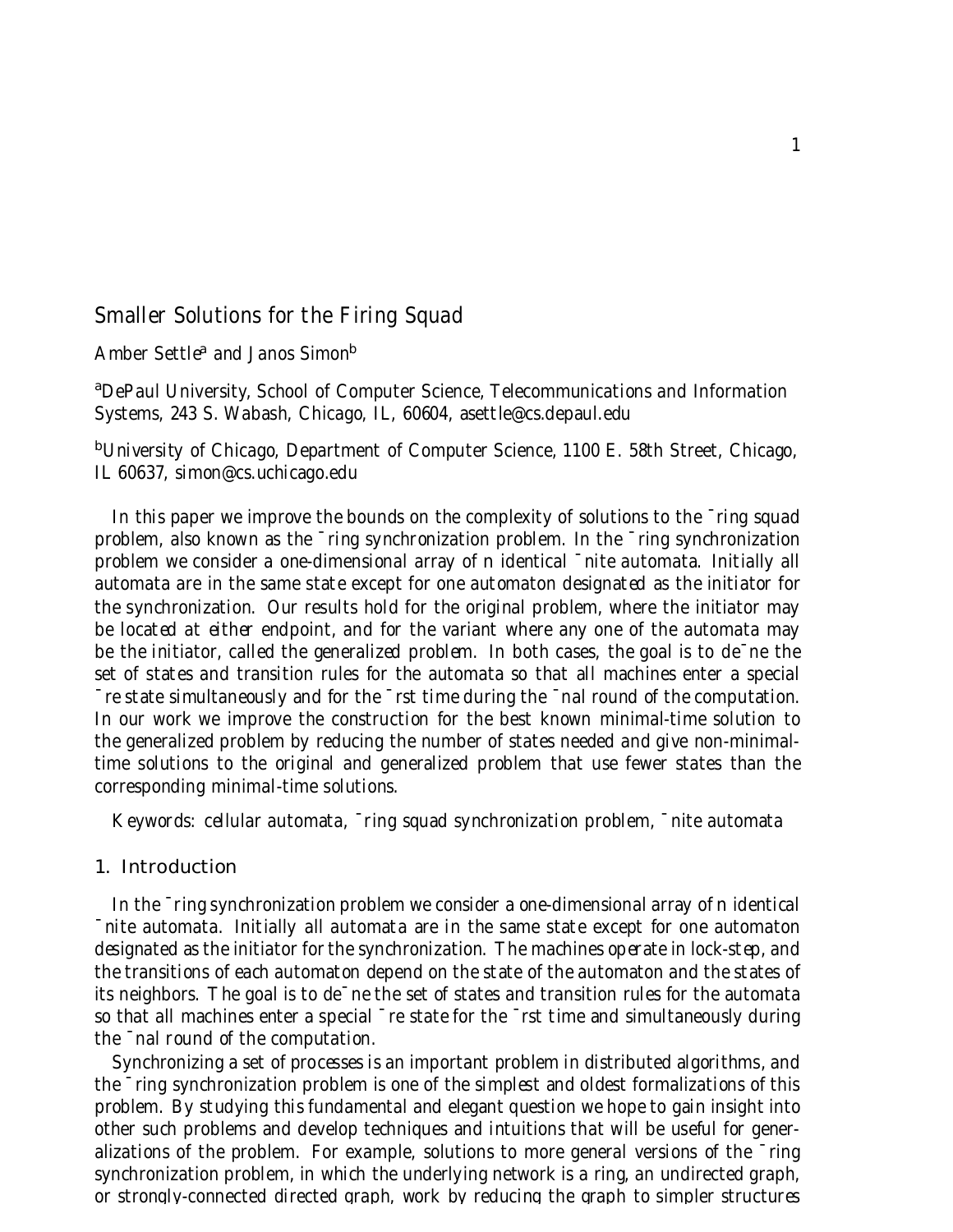that are synchronized by solutions to the one-dimensional problem [2,3,5,10,11].

Two obvious criteria for ranking solutions are the speed of the solution, namely the time needed to synchronize, and the complexity of the solution, measured by the number of states of the automaton.

It is easy to show that in the original problem an array of n automata cannot be synchronized before time step 2n  $\vert$  2 [9]. This is the minimal amount of time for the initiator to send a message to the far end automaton and get a message back. A minimal-time solution is a set of states and transition rules for which synchronization occurs after exactly 2n¡2 time steps, whereas a non-minimal-time solution is one where synchronization takes more than  $2n_i$  ? time steps. The same notions can also be de<sup>-</sup>ned for the generalized version of the problem, and there is a similar bound on the number of time steps necessary for synchronization.

In this paper we improve the bounds on the complexity of solutions to the  $\overline{\ }$ ring synchronization problem. We give a 9-state minimal-time automaton for a generalized version of the problem. This improves on the best previously known construction, an automaton using 10 states that appeared in a paper by Szwerinski [15]. We give a 6-state nonminimal-time automaton for the original problem where the initiator may be located at either endpoint. This automaton uses two fewer states than the best known minimal-time solution for the same problem [1]. We also present a 7-state non-minimal-time solution to the generalized problem that uses 2 fewer states than the best known minimal-time automaton mentioned above. Both of our non-minimal-time automata are based on a 6-state solution to a restricted version of the problem produced by Mazoyer [6]. We also give a proof of correctness for each of our non-minimal-time automata.

## 1.1. Previous work

The ¯ring synchronization problem has a long history, and many variants of the problem have been studied. We will focus on two of the earliest variants, the original  $\bar{\ }$ ring synchronization problem and the generalized ¯ring synchronization problem. In the original problem the goal is to synchronize a one-dimensional array of ¯nite automata, where the synchronization is initiated by one of the automata at the end of the array, appropriately named the initiator. A restricted version of the problem requires that the location of the initiator be ¯xed ahead of time. We call this the restricted problem. In the generalized problem we also consider a one-dimensional array, but the initiator for the synchronization is allowed to be located in any position of the array. A summary of results for these variants of the problem may be found in Section 1.4. We now describe the results.

The ¯ring synchronization problem was proposed by Myhill, and the ¯rst published solution to the problem is due to McCarthy and Minsky [7]. Their solution uses a divide and conquer algorithm and takes 3n steps to synchronize. The ¯rst minimal-time automaton for the original problem was produced by Goto, who gave a solution with over 1000 states in 1962 [4], and work in the area quickly focused on ¯nding minimal-time solutions using fewer states. In 1966 Waksman [17] gave a 16-state minimal-time solution, and Balzer [1] independently produced an 8-state solution using the same ideas. Balzer also showed, using a heuristic search algorithm, that there is no 4-state minimal-time solution to the original problem. (See Sanders' paper [12] for a recent result con¯rming the bound). In 1987 Mazoyer [6] produced a 6-state solution to the restricted version of the problem.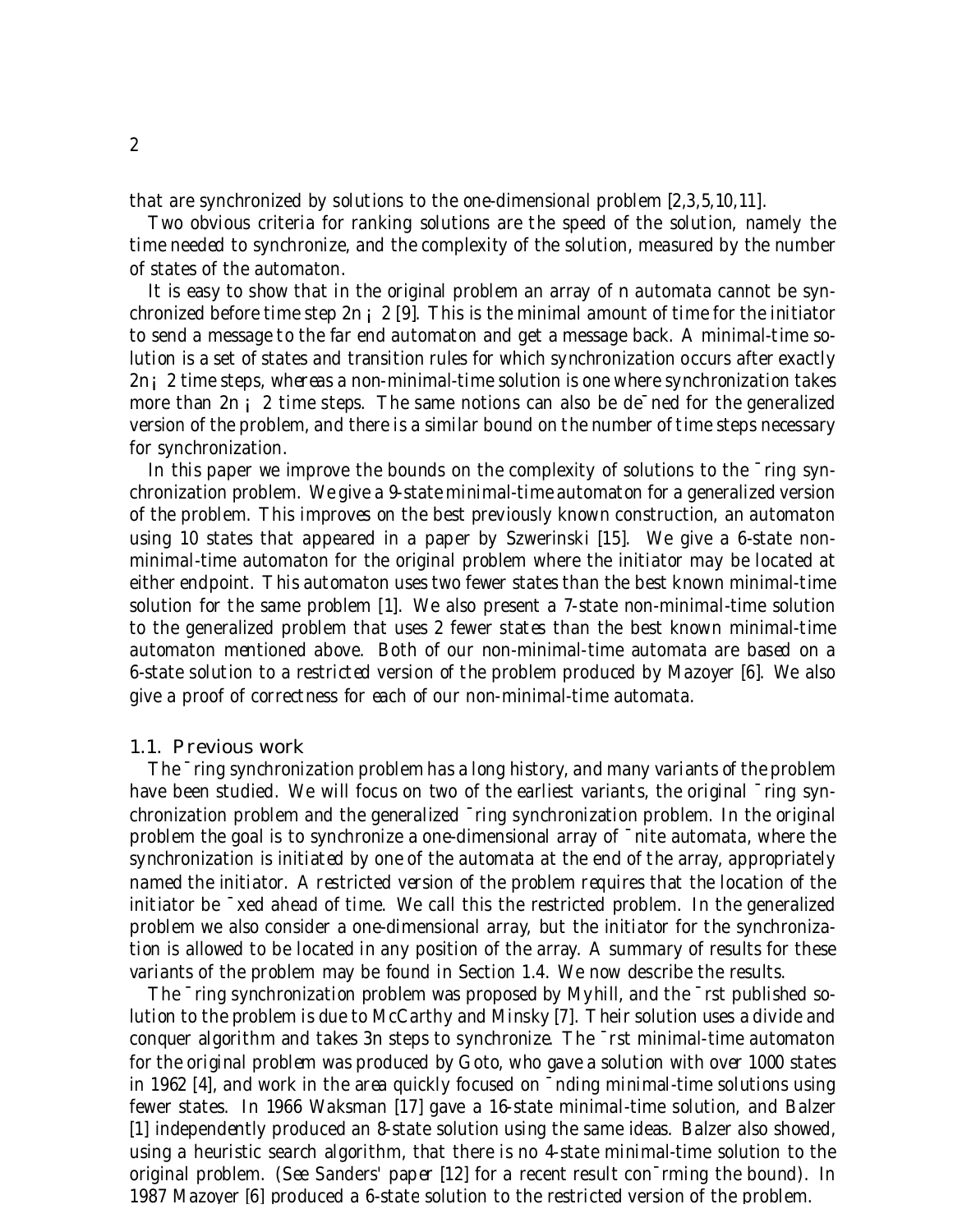Mazoyer suggested that all solutions with few states must necessarily be minimal-time, a conjecture based on the idea that the simplest solution will naturally be the fastest. Yunes [18] contested the conjecture in 1994 by giving an implementation of McCarthy and Minsky's solution that requires only 13 states and time  $t(n) = 3n S \hat{S}$   $\hat{S}$   $\hat{S}$   $\hat{S}$   $\hat{S}$   $\hat{S}$   $\hat{S}$   $\hat{S}$   $\hat{S}$   $\hat{S}$   $\hat{S}$   $\hat{S}$   $\hat{S}$   $\hat{S}$   $\hat{S}$   $\hat{S}$   $\hat{S}$   $\hat{S}$   $\hat{S}$   $\hat{S$  $0 \cdot \mathcal{E}_n < 1$  and by producing a 7-state solution that uses time  $t(n) = 3n \cdot \mathcal{E}_n \cdot \log n + C$ , where  $0 \cdot \hat{\mathbf{r}}_n < 1$ . Both automata solve the restricted version of the problem.

Moore and Langdon introduced the generalized ¯ring synchronization problem described above in 1968 [8]. In their paper Moore and Langdon gave a 17-state minimal-time solution for the generalized problem. Varshavsky, Marakkovsky and Peschansky [16] improved this result, producing a 10-state minimal-time solution.

Further work on the generalized problem was done in 1982 by Szwerinski [15]. Szwerinski considered symmetric solutions. A symmetric solution is one in which an automaton cannot distinguish between its left and right neighbors. Szwerinski gave a 10-state, symmetric, minimal-time solution.

To the best of our knowledge, non-minimal-time solutions to the generalized problem had not been studied prior to our work [13].

#### 1.2. Lower versus upper bounds

Despite its long history, many important open problems remain for the ¯ring synchronization problem. One of the most fundamental is determining precisely how many states an automaton solving the problem requires.

Balzer has shown that no 4-state minimal-time automaton for the restricted version of the original problem exists. In each variant of the problem this leaves a gap between the lower bound and the best known minimal-time solutions. For the unrestricted original problem this gap is 4 states. Any lower bound for the original problem also applies to the generalized problem since the original problem must be solved as a subcase. Thus the gap for the generalized problem is 6 states.

Work on non-minimal-time solutions has been even more limited. The only known lower bound for non-minimal-time automata is a 3-state bound on solutions to the original

¯ring synchronization problem [14]. This leaves a gap of 4 states between the best known solution to the original problem and the lower bound. As stated before there were no known non-minimal-time solutions to the generalized problem prior to this work.

#### 1.3. Our contributions

In Section 3 we present a 9-state, minimal-time, symmetric solution to the generalized ¯ring synchronization problem. The automaton contains within it an 8-state symmetric solution to the original problem. The 9-state automaton has the fewest states of any known minimal-time solution to the generalized problem.

We present in Section 4.1 a 6-state non-minimal-time solution to the original problem that allows the initiator to be located at either the left or the right endpoint of the array. This automaton has 2 fewer states than Balzer's 8-state minimal-time automaton [1]. The transition function for the automaton may be found in Table 8. We prove the solution correct by proving the following theorem:

**Theorem 1.1** For any n 2 N;n, 2, a one-dimensional array of n automata with transition function given in Table 8 will synchronize, with all automata entering the ¯re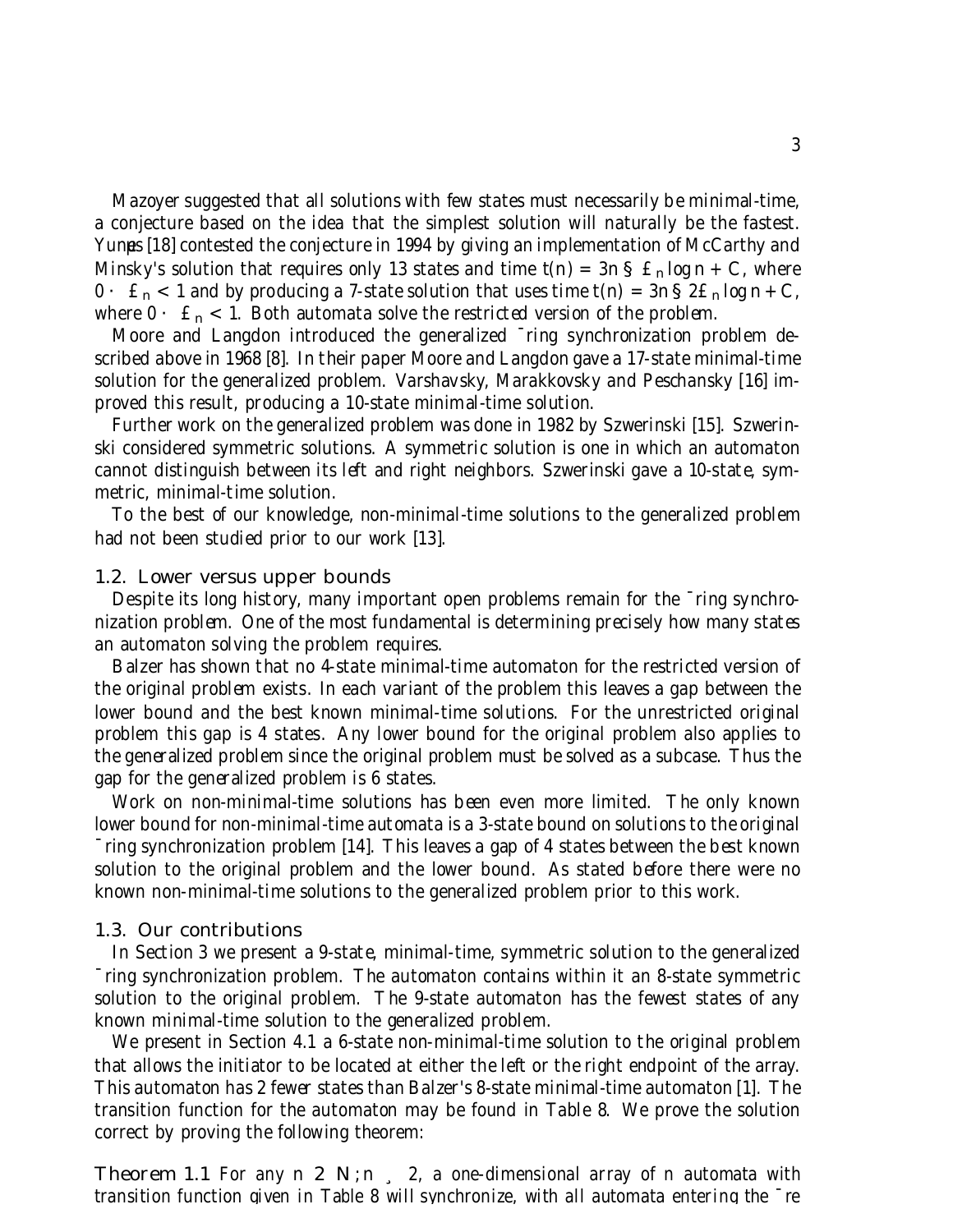state F at time  $t(n) = 2n$ ; 1 if the initiator is located at the left endpoint of the array or time  $t(n) = 3n + 1$  if the initiator is located at the right endpoint.

Finally, in Section 4.4 we present a 7-state non-minimal-time solution to the generalized problem mentioned above, where the initiator can be anywhere in the array. The transition function for the automaton may be found in Table 12. This automaton has the fewest states of any known solution to this problem and requires 2 fewer states than our minimaltime automaton. We also have a proof of correctness for the 7-state solution which shows that a one-dimensional array of n automata with initiator located in position k will synchronize in  $2n_i$   $i = 2 + k$  time steps for any n  $i = 2 \text{ N}; n \in \mathbb{Z}$ . The details of the proof are omitted but may be found elsewhere [14].

Few researchers in this area have provided correctness proofs for their automata. Indeed, as far as we know, prior to this work only Balzer [1] and Mazoyer [6] have published proofs of correctness.

Our work provides additional evidence that Mazoyer's conjecture does not hold by giving non-minimal-time solutions to both the original and generalized versions of the ¯ring synchronization problem which require fewer states than the best known minimaltime solutions. Indeed optimal non-minimal-time solutions may use even fewer states than our constructions, as our automata are based on minimal-time solutions to restricted versions of the problem.

#### 1.4. Summary of results

Results for both the original  $\overline{\ }$ ring synchronization problem and the generalized  $\overline{\ }$ ring synchronization problem are summarized in Tables 1 and 2. Table 1 gives the minimaltime solutions and Table 2 lists non-minimal-time results.

#### 2. The ¯ring synchronization problem

The ¯ring synchronization problem, sometimes also called the ¯ring squad problem, is a classical problem of synchronization. Consider a one-dimensional array of n ¯nite automata in which all automata are identical except the ones on either end of the array. The end machines di®er from the interior machines in that each is aware that it is at the end of the array. It is possible to use a single transition function for all machines if we allow an end marker next to each end machine and use this marker in de $\overline{\ }$ ning the transition function. This end marker does not count as a state in the solution.

The automata in the array work synchronously, and the state of an automaton at time t only depends on its and its neighbors' states at time  $t_i$  1. At time step 0 of the computation all automata are in a special quiescent state except for one automaton that is designated as the initiator for the synchronization. In the original ¯ring synchronization problem this machine must be located at the end of the array. The problem is to de¯ne the set of states and transition rules for the automata so that all machines enter a special  $\bar{z}$  re state simultaneously and for the  $\bar{z}$  rst time at some time t(n).

The transition function for each automaton can be given as a set of 4-tuples. The 4-tuple (X,Y,Z,W) represents the rule that an automaton currently in state Y, with left neighbor in state X and right neighbor in state Z will enter state W at the next time step. We will denote this by  $XYZ$ ! W. By de $\overline{\ }$ nition automata solving the  $\overline{\ }$ ring synchronization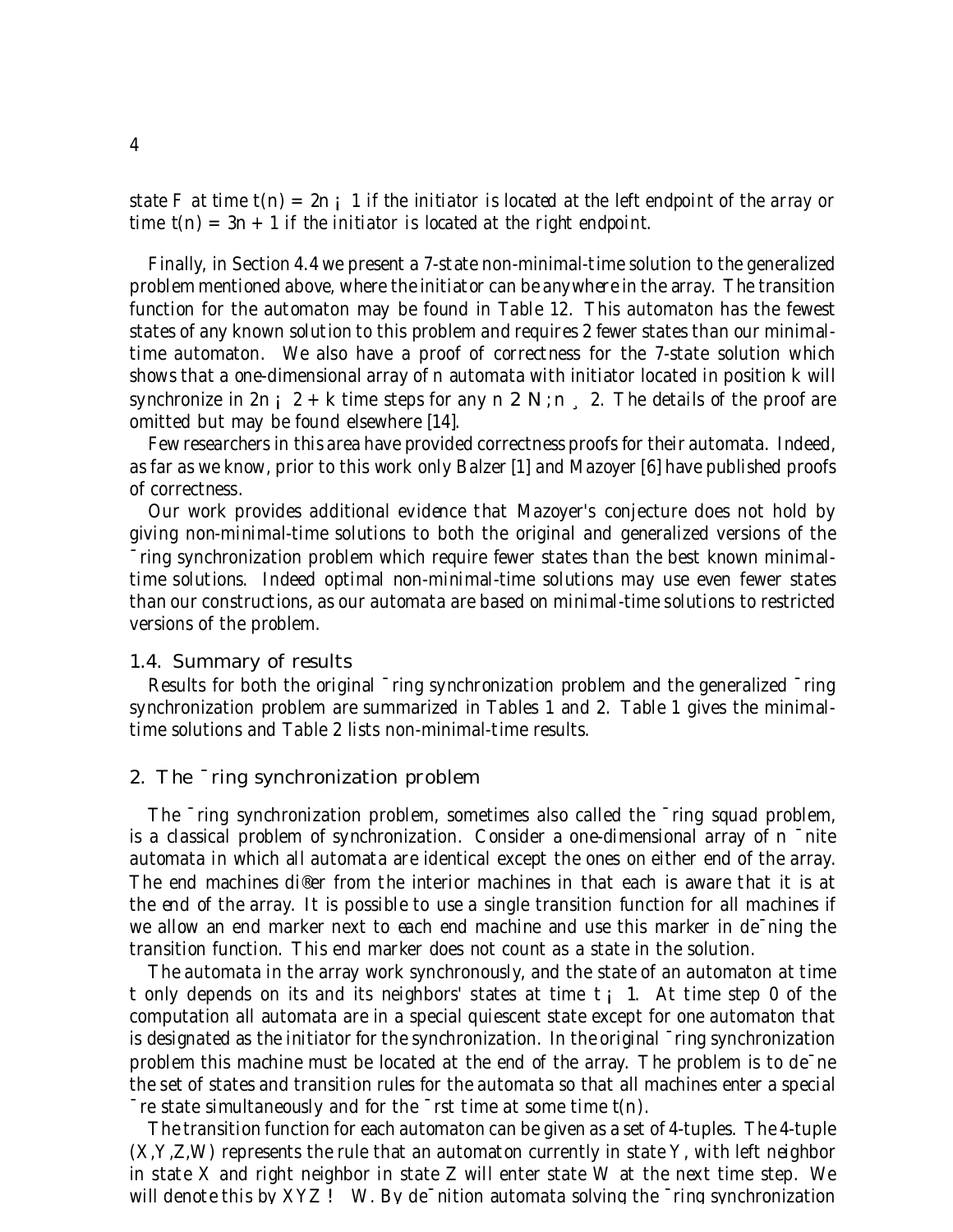| Table 1                                    |  |
|--------------------------------------------|--|
| Summary of results: minimal-time solutions |  |

| <b>Author</b>                      | Year      | # States | <b>Notes</b>                          | <b>Reference</b> |
|------------------------------------|-----------|----------|---------------------------------------|------------------|
| Original problem { upper bounds    |           |          |                                       |                  |
| Goto                               | 1962      | >1000    |                                       | [4]              |
| Waksman                            | 1966      | 16       | See also [1]                          | $[17]$           |
| <b>Balzer</b>                      | 1967      | 8        | See also [17]                         |                  |
| Mazoyer                            | 1987      | 6        | Restricted problem                    | [6]              |
| Original problem { lower bound     |           |          |                                       |                  |
| <b>Balzer/Sanders</b>              | 1967/1994 | 4        | Also applicable to<br>general problem | [1,12]           |
| Generalized problem { upper bounds |           |          |                                       |                  |
| Moore, Langdon                     | 1968      | 17       |                                       | [8]              |
| Varshavsky, et al.                 | 1970      | 10       |                                       | [16]             |
| Szwerinski                         | 1982      | 10       | Symmetric                             | [15]             |
| <b>Settle</b>                      | 1998      | 9        | Symmetric                             | [13]             |

problem are deterministic so that there is at most one tuple  $(X, Y, Z, W)$  for any triple of states X,Y,Z. We assume that end markers are used to allow a single transition function for all automata. When giving transitions for automata at the end of the array, we will use a star to indicate the end marker. For example, the transition XY? ! W indicates that an automaton on the right end of the array in state Y with neighbor in state X will enter state W at the next time step.

It is easy to show that  $t(n)$ ,  $2n \frac{1}{2}$  [9]. This is the minimal amount of time for the initiator to send a message to the automaton at the opposite end of the array and get a message back.

A minimal-time solution is a set of states and transition rules for which  $t(n) = 2n \frac{1}{2}$ , whereas a non-minimal time solution is one for which  $t(n) > 2n$  ; 2. An N-state solution of the problem is one in which each automaton has N states, including the quiescent and ¯re states.

A symmetric automaton is one which has a symmetric transition function, that is, whenever a transition  $XYZ$ ! W is de $T$ ned, the transition  $ZYX$ ! W must also be de¯ned. This means that the automata cannot distinguish their left and right neighbors.

In the generalization of the original problem introduced by Moore and Langdon [8], the initiator may be located anywhere in the one-dimensional array of ¯nite automata. Let k denote the position of the initiator in the array, where  $1 \cdot k \cdot n$ , and let m = min  $f_k$  ; 1; n ; kg. Moore and Langdon showed that  $2n$  ; m ; 2 is the minimal  $\overline{f}$  ring time for the generalized problem.

In the proof of Theorem 1.1 given in Section 4.1, we require some additional notation. Let  $(p_{i,m}:t) = S$  indicate that the state of the automaton in position i at time t of a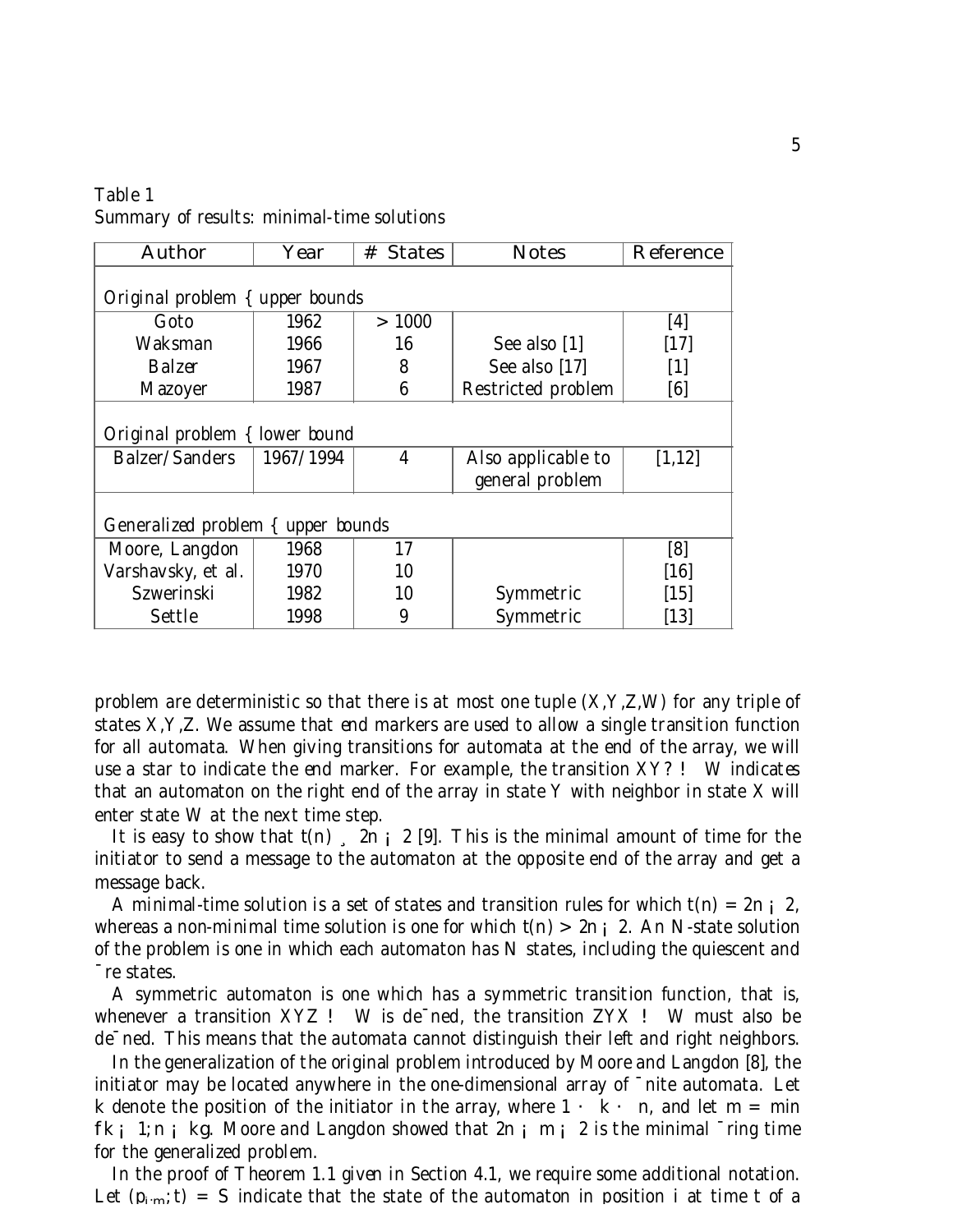Table 2 Summary of results: non-minimal-time solutions

| <b>Author</b>                     | Year | <b>States</b><br>$^{\#}$ | <b>Time</b>                      | <b>Notes</b>                      | <b>Reference</b> |  |  |
|-----------------------------------|------|--------------------------|----------------------------------|-----------------------------------|------------------|--|--|
|                                   |      |                          |                                  |                                   |                  |  |  |
| Original problem { upper bounds   |      |                          |                                  |                                   |                  |  |  |
| Yunas                             | 1994 | 13                       | $3nS$ £ <sub>n</sub> log n + C   | $0 \cdot \mathbf{E}_n < 1$ ,      | [18]             |  |  |
|                                   |      |                          |                                  | Restricted.                       |                  |  |  |
| Yunas                             | 1994 | $\tau$                   | $3nS$ 2£ <sub>n</sub> log n + C  | $0 \cdot \text{ } \pounds_n < 1,$ | [18]             |  |  |
|                                   |      |                          |                                  | Restricted.                       |                  |  |  |
| Settle, Simon                     | 1998 | 6                        | $1 \text{ or } 3n + 1$<br>$2n_i$ | Unrestricted                      | $[13]$           |  |  |
|                                   |      |                          |                                  |                                   |                  |  |  |
| Original problem { lower bound    |      |                          |                                  |                                   |                  |  |  |
| Settle, Simon                     | 1999 | 3                        |                                  |                                   | [14]             |  |  |
|                                   |      |                          |                                  |                                   |                  |  |  |
| Generalized problem { upper bound |      |                          |                                  |                                   |                  |  |  |
| Settle, Simon                     | 1998 |                          | $2 + k$<br>2n:                   |                                   | $[13]$           |  |  |

synchronization for an array of length m is S. Also, let  $(p_{[i;j];m};t) = S_i S_{i+1}$ ::: $S_j$  denote that 8l i  $\cdot$  1  $\cdot$  j ( $p_{l,m}$ ; t) = S<sub>1</sub>. Finally, ( $p_{[i;j],m}$ ; t) = S means that 8l i  $\cdot$  1  $\cdot$  j  $(p_{1:m};t) = S$ . If the length of the array under consideration has been  $\bar{\ }$  xed, then the second subscript on the above notation will be omitted.

#### 3. The minimal-time solution

In this section we describe the 9-state minimal-time solution to the generalized  $\overline{\ }$ ring synchronization problem. The 9-state automaton is a modi¯cation of Szwerinski's 10-state solution.

The strategy for Szwerinski's automaton, like all other known solutions to the generalized problem [8,16], is to reduce the synchronization of the generalized problem to the original problem. Once this has been completed, the synchronization is ¯nished by a solution to the original problem contained within the transition function for the generalized solution. For this reason Szwerinski's solution works in two phases, the ¯rst of which accomplishes the reduction to the original problem, and the second which completes the synchronization using the underlying original solution.

Szwerinski's 10-state automaton contains an 8-state solution to the original problem and uses two additional states for the ¯rst phase of the synchronization. The 9-state automaton also contains the 8-state original solution, but uses only one additional state for the ¯rst phase.

In the remainder of the section, we describe at a high level how the 9-state automaton works. We then give a detailed explanation of the underlying 8-state solution to the original problem and explain how the two phases work in the 9-state automaton. We also describe the changes made to Szwerinski's automaton to reduce the number of states. Finally, we give the transition function for the 9-state automaton and discuss the consequences of the work for solutions to d-dimensional arrays.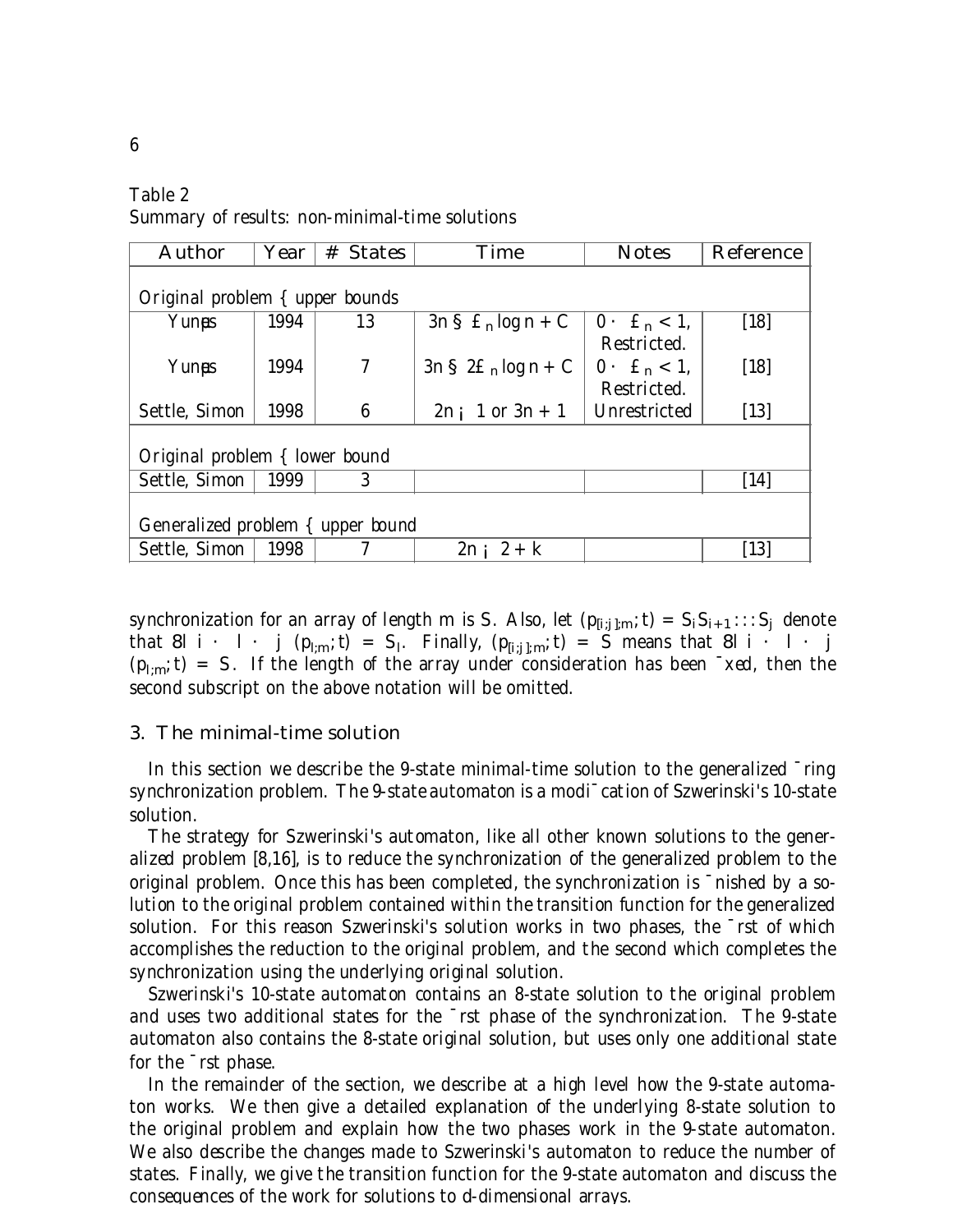# Table 3 Nine-state solution

| <b>State</b> | State's purpose                                  |
|--------------|--------------------------------------------------|
| F            | Tring state                                      |
| $\mathbf G$  | initiator state; produces new A-signals          |
| A            | wake-up signal; produces new initiators          |
|              | in conjunction with the B-marker                 |
| B            | marker for the placement of new initiators       |
|              | alternate marker for initiator placement;        |
|              | also the state for the initiator that starts     |
|              | the simulation; not used in the 8-state solution |
| R            | signal to advance and produce B-markers; also    |
|              | a parity marker                                  |
| Z            | quiescent state; also used as a ller state       |
|              | and a parity marker                              |
| Q            | parity marker                                    |
|              | parity marker                                    |

## 3.1. A high-level description

In the 9-state minimal-time solution, the line is repeatedly divided into halves as new initiators are placed in the center of each of the intervals. The simulation ends when all automata become initiators and ¯re at the next time step.

The transition function for the 9-state automaton is given in Table 6. It can be seen from the transition function that there are several states that propagate toward neighboring automata. We call these states signals, since their purpose is to carry information from one part of the array to another. Other states remain stationary until they come into contact with certain signals. We call these states markers. They act as placeholders indicating signi¯cant positions in the array, such as the center of the line. The states of the 9-state solution and each state's purpose is summarized in Table 3.

In order to understand how the division of the array is performed, consider what happens when the initiator is located at either end. A run for this case can be found in Table 4. The time steps given below refer to the run in that table.

This case is simply the original problem and is handled by the underlying 8-state automaton. The initiator sends out a signal that produces a second initiator when it reaches the opposite end of the line. In the sample run this occurs between time steps 0 and 16. When this wake-up signal is re°ected back by the new initiator, it intersects with markers created in the wake of the <sup>-</sup>rst signal and produces a third initiator (or pair of initiators depending on the parity of the original line) located at the center of the array. This occurs at time step 24 of the sample run. This division of the line continues until every other automaton is an initiator, which occurs at time step 30. At the next time step in the run every automaton becomes an initiator, and at the following time step all automata ¯re.

In the case where the initiator is located somewhere in the middle of the array, the goal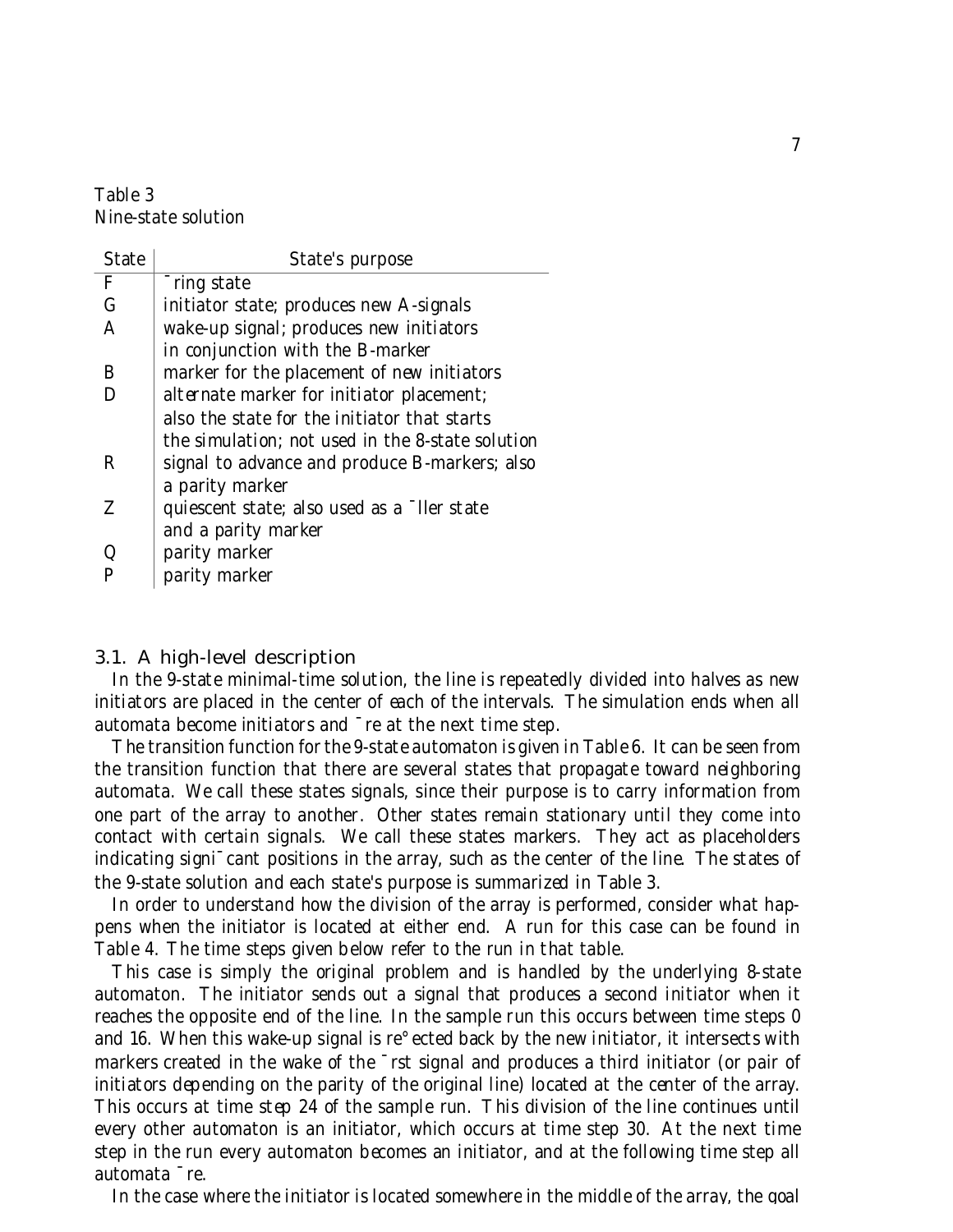is to reduce the problem to the original problem. To achieve this reduction, a new initiator is produced at the center of the array at time n  $\mathbf{i} \cdot \mathbf{m} + \mathbf{b} \frac{\mathbf{n}}{2}$  $\frac{n}{2}$ c. The run then continues from that point as if the ¯rst initiator had been located at one of the endpoints. An extra state is used to achieve this ¯rst subdivision, but after the central initiator is created the remainder of the run is handled by the subset of states corresponding to the 8-state solution and the extra state does not appear.

#### 3.2. The underlying 8-state solution to the original problem

In order to explain in more detail how the 9-state solution works, we ¯rst present the 8-state solution to the original problem. Recall that the original problem requires that the ¯rst initiator be located at one of the endpoints of the array of automata. The 8-state solution is derived from the 9-state solution to the generalized problem by deleting all occurrences of the state D. The time steps given below refer to the run found in Table 4. The solution works as follows.

The ¯rst initiator in state G sends out an A-signal to the other end of the line. In the run the A-signal is produced at time step 1. The A-signal moves at a rate of one automaton per time step. As the A-signal advances away from an automaton, it leaves the automaton in one of two states, either R or P. An R is produced at all even time steps and a P at all odd time steps. Thus the parity of the line segment the A-signal crosses can be determined by the state appearing behind the A-signal once it reaches the end of the line.

The R moves back in the direction from which the A-signal came at the rate of one automaton per time step. The ¯rst R-signal is produced at time step 2 of the sample run. When the R-signal collides with the initiator at the other end it produces a B-marker. This occurs in the run at time step 3. The new B-marker moves away from the initiator one position each time it encounters a new R-signal. For example, the ¯rst B-marker advances at time step 6 of the run. This ¯rst marker will be the one that will mark the center(s) where the next initiator(s) should be produced. In order to mark the  $\frac{1}{4}$  $\frac{1}{4}$ ,  $\frac{1}{8}$  $\frac{1}{8}$ , :::, positions in the array, where the next initiator(s) need to be placed, additional B-markers need to be produced. This is done by allowing the R-signal to continue past a B-marker every other time a B-marker advances. The R-signal can then produce and/or advance other B-marker(s). The state of the automaton behind the B-marker determines whether the R-signal advances. If the state of the automaton behind the B-marker is a P, then the R-signal will regenerate behind the B-marker after advancing it. An example of this can be seen at time steps 11, 12 and 13 of the run. On the other hand, if the B-marker is followed by a quiescent automaton, the R-signal will vanish after moving the B-marker forward. This case can be seen at time steps 14 and 15.

As the A-signal hits the end of the array, it is re°ected back. In the sample run this occurs at time steps 15, 16 and 17. Depending on the parity of the array, one of two state con¯gurations will be produced behind the A-signal as it advances. If the line is of odd length, the A-signal will be followed at alternating time steps by an R or P, as with the ¯rst A-signal. If the array has even length, then the A will be followed by a Z which is alternately followed by an R or P. The sample run has 17 automata so that the former case holds.

By the time the A-signal is re°ected back, it has sent enough R-signals to bring the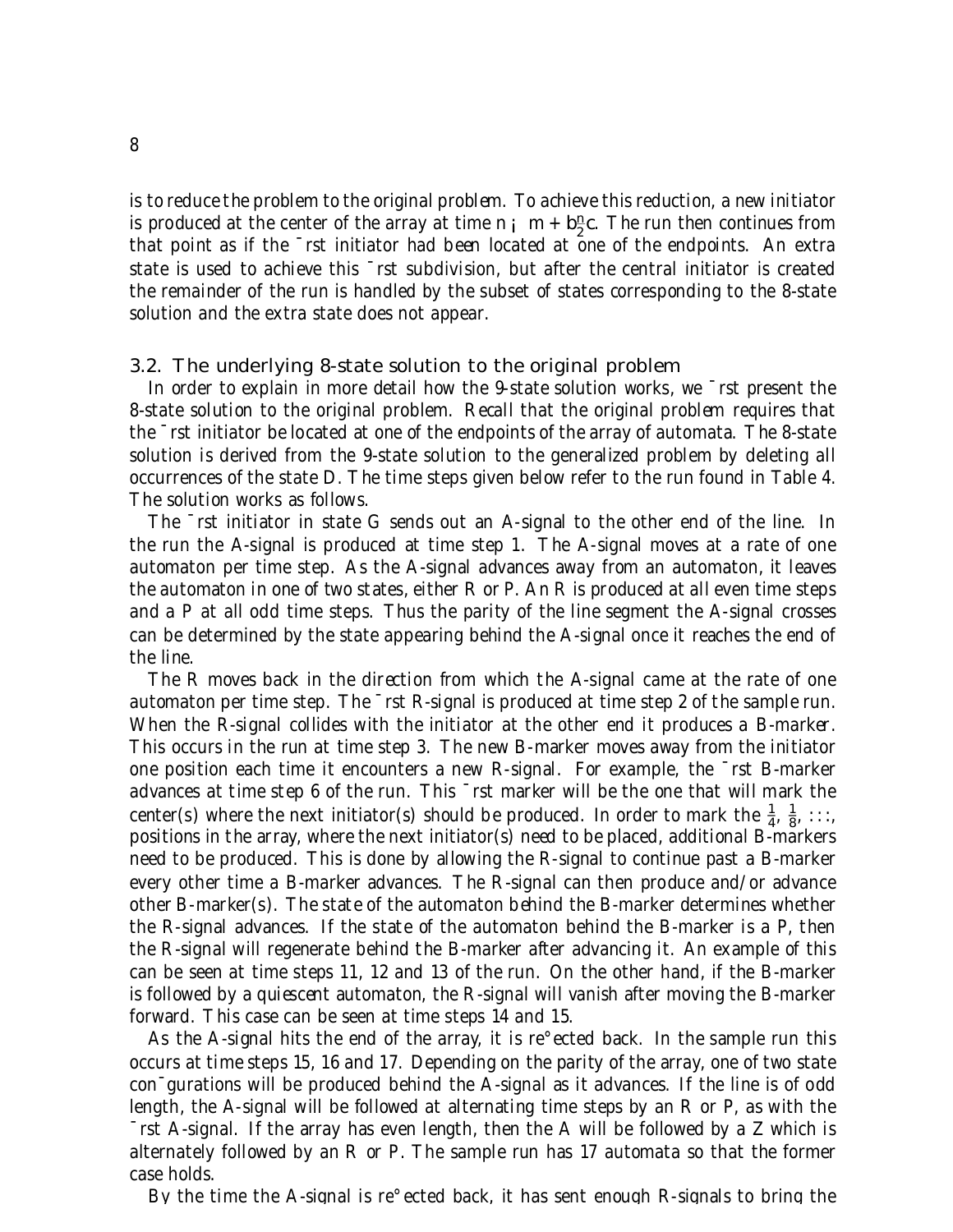B-marker to the middle of the line. This is because the A-signal produces an R-signal every other time step, creating half as many R-signals as the length of the array. Because the leading B-marker moves one position each time it encounters one of these R-signals, it will have moved to the center of the array once all of the R-signals reach it. This happens before the re°ected A-signal can reach the B-marker.

When the A-signal reaches the B-marker it produces the new initiator(s). In the run this occurs at time step 24. A single new initiator is produced if the line has odd length, since in that case there is a middle point of the array. This is true if the A-signal reaches the B-marker with the automaton behind it in state P. If the line length has even parity then two new initiators need to be produced since there are two central positions in the array. This occurs when the A-signal reaches the B-marker with a quiescent automaton behind it. Again, because there are 17 automata in the run, the former case holds.

The new initiator(s) now begins to recursively subdivide the array. A-signals are sent out toward each end of the array. These will intersect the remaining B-markers produced in the wake of the ¯rst A-signal and the re°ected A-signal to produce the initiators at the quarter positions. This process continues until every other automaton is an initiator. At that point all automata become initiators and then ¯re at the next time step.

## 3.3. The 9-state automaton

The 9-state solution to the generalized problem works in a manner similar to the 8 state automaton. The additional state D is used as the state for the <sup>-</sup>rst initiator. If this initiator is at the end of the line, it sends an A-signal toward the other end of the array and enters state G. The rest of the simulation is then the same as that produced by the 8-state automaton described above.

In the case where the  $\overline{\phantom{a}}$  rst initiator is located somewhere in the middle of the array the goal is to reduce the synchronization task to the original problem. The ¯rst initiator begins this process by sending out A-signals in both directions. The R-signals produced in the wake of the A-signals meet at the initiator and disappear. The A-signals will create new initiators as they reach the end of the line and are re°ected back toward the middle. If the array is of odd length and the initiator is located at the center point, then the A-signals will meet back at the original initiator, putting it into state G. If the initiator is not located at the center point of the array, then the A-signal sent to the closer end returns to the initiator ¯rst. If the length of the shorter segment is even, a D-marker is produced when the A-signal reaches the initiator. If the shorter segment has odd parity, then the A-signal creates a B-marker when it reaches the initiator. These markers now advance in response to the R-signals sent by the A-signal on the opposite side and move to the center of the array. There they are met by the re°ected A-signal and create initiator(s) in state G. Whether a single initiator or two initiators are produced is determined by the parity of both the short and long line segments, which is encoded by the marker state and the state of the automaton behind the A-signal.

Once the central initiator(s) are created, the remainder of the run is performed by the 8-state automaton, as described previously. The state D does not appear after this point.

#### 3.4. Changes necessary to reduce the number of states

As was shown above, the 9-state solution uses the same ideas as Szwerinski's automaton and yet achieves the same results with one fewer state. This section will describe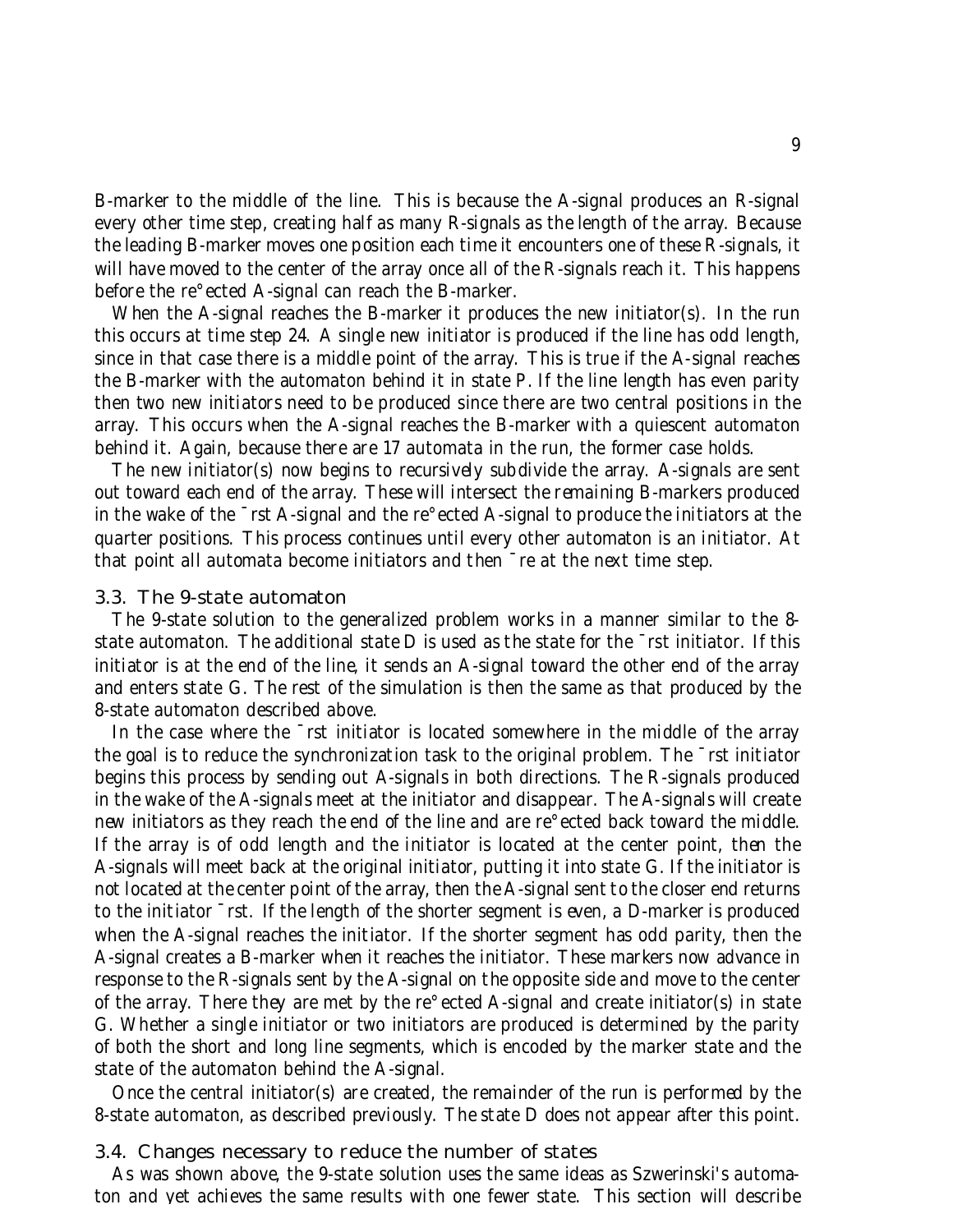the changes made to Szwerinski's solution to allow 9 states to  $su \pm ce$  for the synchronization. Note that both the automata in question are symmetric so that when a transition XYZ ! W is mentioned below, the transition ZYX ! W is also de¯ned.

The 9-state automaton is produced by merging the states M and D in Szwerinski's solution. These are the additional states used in conjunction with the 8-state solution to the original problem that allow the initiator to be located at an arbitrary position in the array. In Szwerinski's solution M is used as the ¯rst initiator and D is used as the marker produced when the A-signal is re°ected back from the shorter side of the line. In the 9-state automaton, D is used for both of these purposes.

In order to merge two states it needs to be the case that the two states do not have any con°icts, either direct or indirect. A direct con°ict between two distinct states X and Y occurs when there are states R, S, T and U such that the transitions RXS ! T and RYS ! U are de¯ned where T and U are di®erent states. An indirect con°ict exists between distinct states X and Y if there are states R, S, T and U such that the transitions XRS ! T and YRS ! U are de¯ned, where T and U are di®erent states. Both con°icts prohibit the merging of the states since if the states were merged one transition would be incorrectly de¯ned.

In Szwerinski's automaton there are three con°icts between the states D and M, two direct con°icts and one indirect con°ict. The direct con°icts are ADQ ! G and AMQ ! B and DDP ! Q and DMP ! G, and the indirect con°ict is BDD ! P and BDM ! G.

The ¯rst step in eliminating these con°icts in order to merge the states D and M is to determine which transitions are unused and eliminate them. A transition XYZ ! W is unused if the con¯guration XYZ does not occur. The con¯gurations AZD, DZP, ZBG, BDD, BDR, DDP, PRQ, QRG, QPQ and PGQ do not occur, and this means that the transitions BDD ! P and DDP ! Q are unused. This eliminates one of the direct con°icts and the only indirect con°ict between the states D and M. The remaining direct con°ict cannot be resolved this way since both the transitions ADQ ! G and AMQ ! B are used.

Resolving the remaining direct con°ict requires changing the way in which the Dmarkers work. The goal of this change is to ensure that the con<sup>-</sup>guration ADQ never occurs. This would in turn render the transition ADQ ! G unused and allow the states D and M to be merged.

As was described in the previous section, the D-markers are produced when the ¯rst initiator is not located at the center of the array nor at either end of the array. In this case, the A-signal sent to the shorter end of the array will reach the initiator's position ¯rst. If the parity of the segment crossed is even then a D-marker will be produced. In order to understand the change that eliminated the last con°ict, we need to consider how the D-markers advance.

The D-markers serve the same purpose as the B-markers, that is, they are used to mark the position where a new initiator needs to be produced. Like the B-markers, the D-markers advance when they intersect with an R-signal, but the way that they move is slightly di®erent from the B-markers. When an R-signal hits a D-marker, the D-marker does not immediately advance. Instead it produces a B-marker in front of it at the next time step. One step later the B-marker vanishes and the D-marker moves into its position.

The R-signal that caused the D-marker to advance is allowed to pass through the D-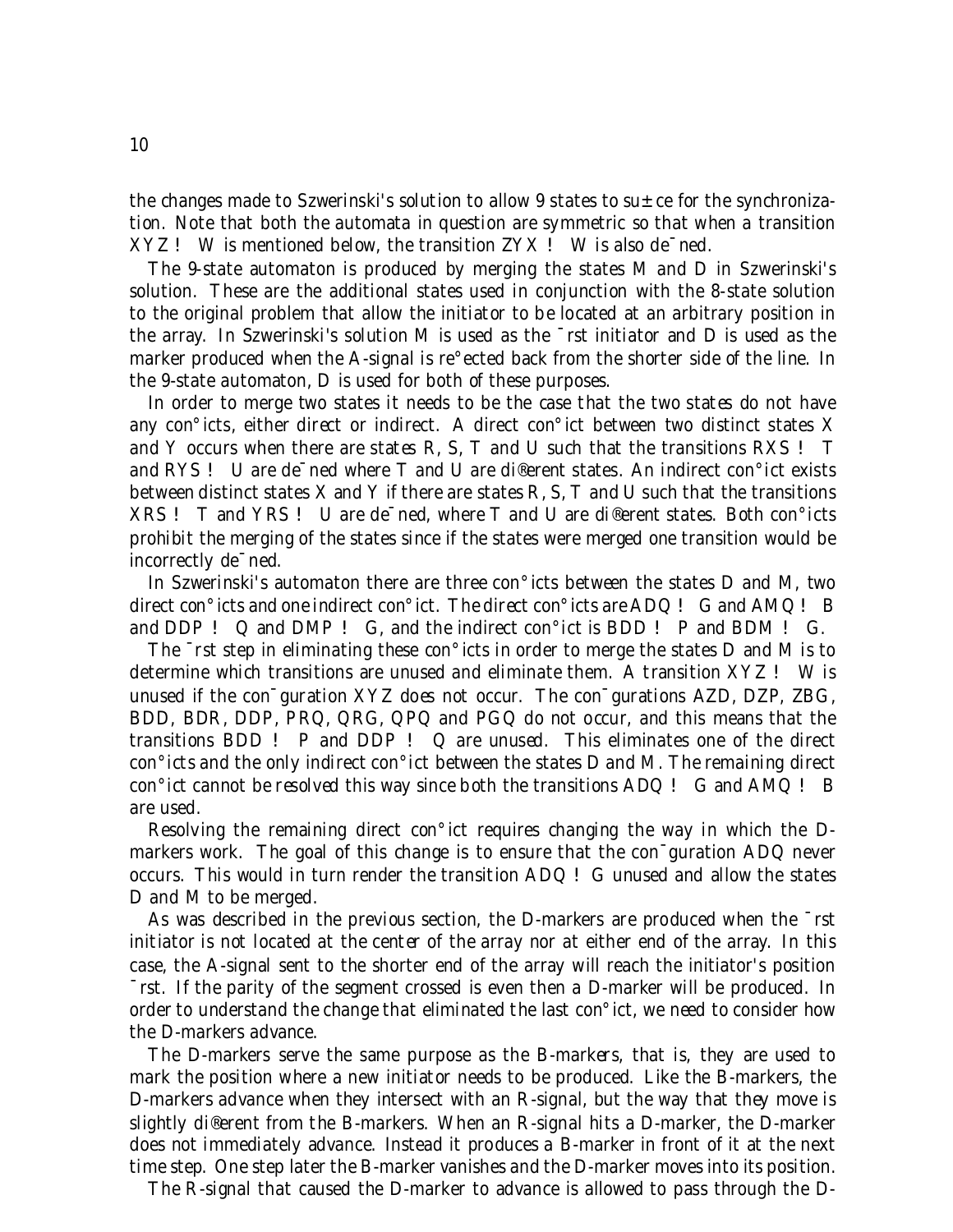marker every other time that the marker advances, as with the B-markers. When the Dmarker has an automaton in state P behind it, the R-signal is allowed to pass through. In this case, the D-marker leaves state Q behind as it advances into the B-marker's position. This is the state that allows the R-signal to be reproduced one position away from the D-marker at the next time step. An example of this is given in the following diagram. In this ¯gure the R-signal intersects the D-marker at time i, the D-marker produces the Bmarker at time  $i + 1$ , the D-marker advances at time  $i + 2$ , and the R-signal is reproduced at time  $i + 3$ .

| i :  P D R       |  |  |  |
|------------------|--|--|--|
| $i+1$ :  P D B   |  |  |  |
| $i + 2$ :  P Q D |  |  |  |
| $i + 3$ :  R Q D |  |  |  |

When the D-marker has an automaton in state Q behind it, the R-signal vanishes after it advances the D-marker. This can be seen in the following example. In this diagram the R-signal intersects the D-marker at time i, the D-marker produces the B-marker at time  $i + 1$ , the D-marker advances at time  $i + 2$  and the R-signal does not appear after time i.

| $i$ :  Q D R     |  |  |  |
|------------------|--|--|--|
| $i + 1$ :  Z D B |  |  |  |
| $i + 2$ :  Z P D |  |  |  |

Thus the Q-marker provides parity information for the D-marker, determining that the R-signal should vanish if the Q appears behind the D when the R-signal hits it, as well as allowing the R-signal to be re-created. The con¯guration ADQ arises when the re°ected A-signal hits the D-marker when it has a Q located behind it. A way to eliminate the con¯guration ADQ is to replace the Q-marker with another state that serves the same purpose. This is precisely what the 9-state solution does.

The 9-state solution uses the state R as a replacement for the Q-marker. This means that the states R and P now provide parity information for the D-marker. An R-signal will be reproduced behind the advanced D-marker if it intersects the D-marker when a P appears behind the D-marker. This can be seen in the following example. As before the R-signal intersects the D-marker at time i, the D-marker produces the B-marker at time  $i + 1$ , the D-marker advances at time  $i + 2$  and the R-signal is reproduced at time  $i + 3$ .

| i :  P <b>D</b> R |  |  |  |
|-------------------|--|--|--|
| $i+1$ :  P D B    |  |  |  |
| $i + 2$ :  P R D  |  |  |  |
| $i+3$ :  R R D    |  |  |  |

On the other hand, if the R-signal hits the D-marker when the neighbor behind it is in state R, the R-signal will disappear after the D-marker advances. This can be seen below. Again, the R-signal intersects the D-marker at time i, the D-marker produces the B-marker at time  $i + 1$ , the D-marker advances at time  $i + 2$  and the R-signal does not appear after time i.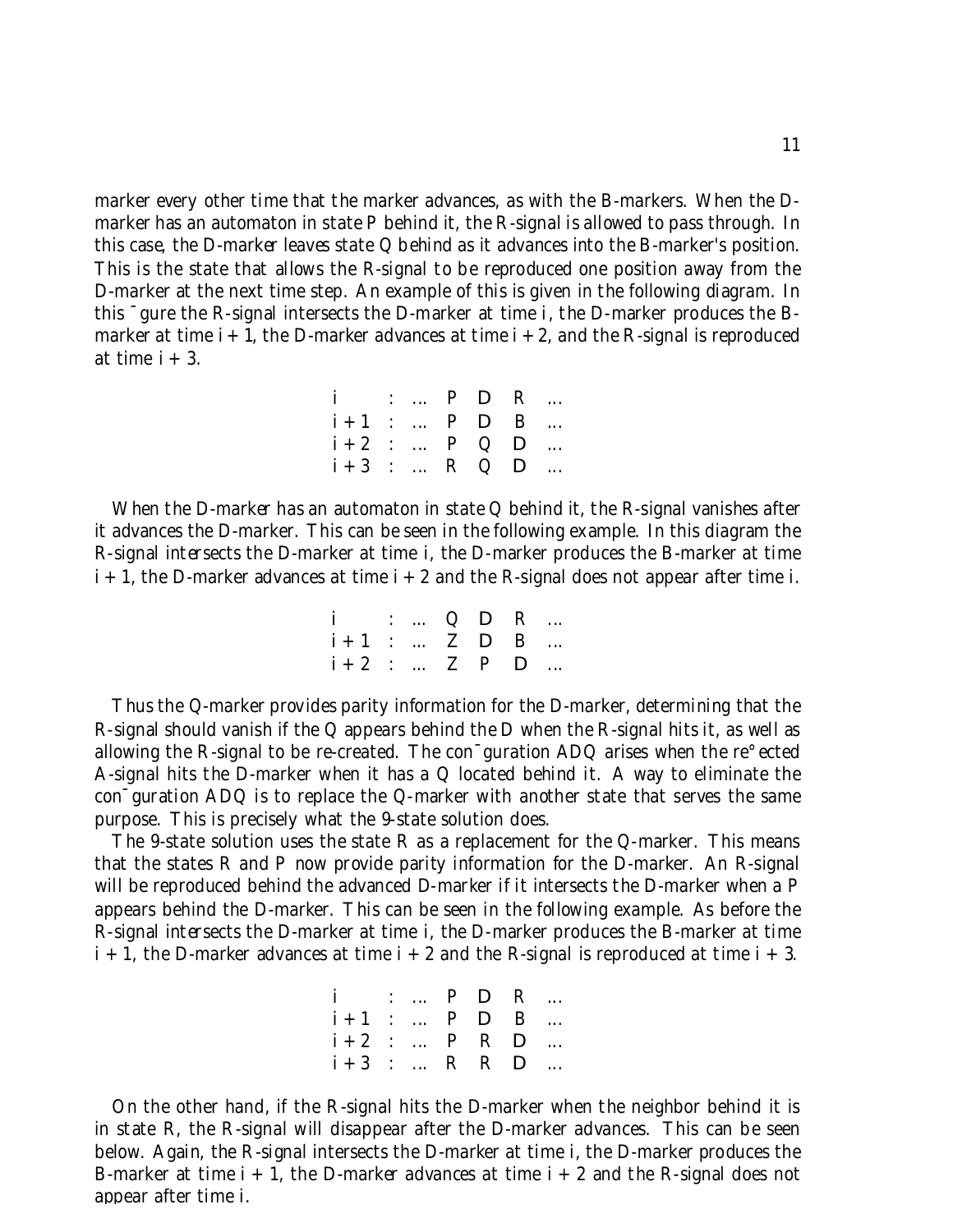| i :  R <b>D</b> R |  |  |  |
|-------------------|--|--|--|
| $i+1$ :  Z D B    |  |  |  |
| $i + 2$ :  Z P D  |  |  |  |

This substitution forces one additional change to the way the automaton works. The 10-state solution contained the transition PRM ! Q, but the changes made above require that the transition PRD ! R be de¯ned. This is a concern since we now have an indirect con°ict between D and M.

The con°ict does not cause a problem, and in order to see why we need to consider where the transition PRM  $! Q$  is used in the 10-state solution. It appears immediately before the central initiator(s) are produced and is used to create a new A-signal after the initiator(s) are produced. An example of this situation appears below. The transition is used at time i, the new initiators are produced at time  $i + 1$ , and the A-signal appears at time  $i + 2$ .

| i :  D M R P B              |  |  |  |  |
|-----------------------------|--|--|--|--|
| $i+1$ : $G$ $G$ $Q$ $R$ $B$ |  |  |  |  |
| $i + 2$ :  G G A B B        |  |  |  |  |

Since the transitions GGR ! G, GRR ! A and RRB ! B are already de ned in the automaton, substituting the state R for the state  $Q$  here causes no problems. Thus we can simply de<sup>-</sup>ne PRM ! R and produce the correct con<sup>-</sup>gurations.

Once these changes are made, the con¯guration ADQ never appears, so that the transition ADQ ! G becomes unused. There are now no con°icts, either direct or indirect, between the states D and M, and the 9-state solution can be produced by merging these two states.

## 3.5. The nine-state transition function

Table 6 shows the transition function for the 9-state automaton. The state of an automaton at the next time step can be found by looking at the entry in the column corresponding to the automaton's present state and the row corresponding to the states of its neighbors. Since the automaton is symmetric, the orientation of the neighbors is irrelevant. A star is used to indicate the end of the array. In order to obtain the 8 state automaton that solves the original problem, the column corresponding to D must be removed and all occurrences of D deleted in the remaining table.

#### 3.6. Consequences for d-dimensional solutions

In his paper, Szwerinski not only gave a solution to the one-dimensional  $\bar{\ }$ ring synchronization problem, but he also provided a symmetric, time-optimal solution to the problem for d-dimensional arrays [15].

In a 2-dimensional array, each automaton is connected to 4 other machines, that is, the machines above, below, and to each side of it. End markers are used to simulate the  $4^{\text{th}}$  (and, as necessary,  $3^{\text{rd}}$ ) neighbors for the automata on the ends of rows and columns. Note that the machines along the diagonals from an automaton are not considered to be adjacent to the automaton. A d-dimensional array is simply the generalization of this con¯guration. The initiator for the d-dimensional problem may be located anywhere in the array.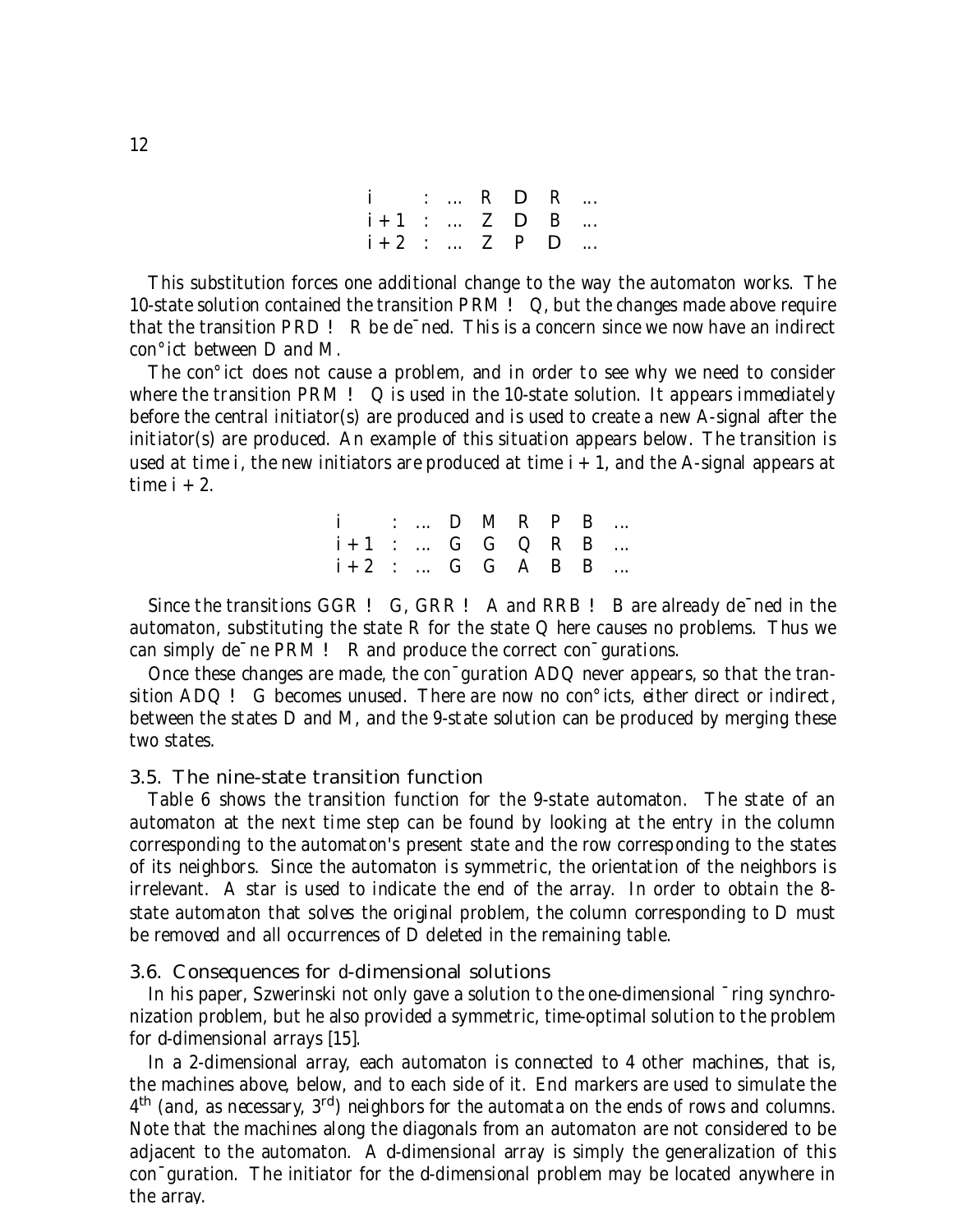Szwerinski solved the d-dimensional problem using a cross-product of the states for the one-dimensional solution. The state for the machines in the d-dimensional case is an element of  $A \, \mathcal{L} \, A \, \mathcal{L} \, C \, \mathcal{L} \, C \, \mathcal{L} \, S$  where A is the set of states for his one-dimensional solution, that is,  $i$ A $j$  = 10,  $i$ C $j$  = 8 and  $i$ S $j$  = 4. Thus his solution requires that the state space have size 25; 600.

By improving the one-dimensional solution to use only 9 states, we improve the size of the state space for the d-dimensional problem to 20; 736.

#### 4. The non-minimal-time automata

In this section we discuss the non-minimal-time automaton. In Section 4.1 we present the six-state solution to the original problem, and in Section 4.4 we give the seven-state solution to the generalized problem.

#### 4.1. A 6-state automaton for the original problem

The 6-state automaton is based on Mazoyer's 6-state solution to the restricted version of the original ¯ring synchronization problem. Recall that Mazoyer's minimal-time automaton requires the initiator to be located at the left endpoint of the array. Mazoyer's solution works by dividing the line of automata into unequal parts, one of length  $\frac{2}{3}$  $\frac{2}{3}$ n and the other of length  $\frac{1}{3}$  $\frac{1}{3}$ n. An initiator is placed at the left endpoint of the shorter segment, and each segment is then recursively subdivided. After every automaton becomes an initiator, the automata ¯re and the synchronization ends. For a detailed description of that solution see Mazoyer's paper [6].

Unlike Mazoyer's solution, the initial con¯guration for our 6-state non-minimal-time automaton allows the initiator to be located at either the left or right endpoint of the array. In either case the goal of the non-minimal-time automaton is to produce the initial con¯guration necessary for Mazoyer's solution. The synchronization of the array is then completed by the minimal-time automaton.

#### 4.1.1. The description of the solution

The behavior of our 6-state automaton is as follows. The state B is used as the state for the ¯rst initiator. If the initiator is located at the left endpoint in the initial con¯guration, the automaton simply enters the state G at the next time step. This puts the array in the con¯guration necessary for the minimal-time automaton, which then synchronizes the line. The entire process takes one additional step beyond the time for the minimal-time synchronization, and the line is synchronized in time  $2n_i$  1.

If the initiator is located at the right endpoint when the synchronization begins, a signal is sent toward the left endpoint. The purpose of this signal is to produce an initiator in state G at the left end of the array, leaving the rest of the automata in the quiescent state L as the signal passes. This puts the array in the con¯guration necessary for the minimal-time solution, which then completes the synchronization.

The signal which produces the initiator at the left endpoint consists of four states, AACB. The B initiator enters state A at time step 1, and the A then advances left, producing the rest of the signal behind it during time steps 2 through 4. The signal then moves at a rate of one automaton per time step toward the left. As the signal moves, the automata behind it are once again put into the quiescent state L. When the signal reaches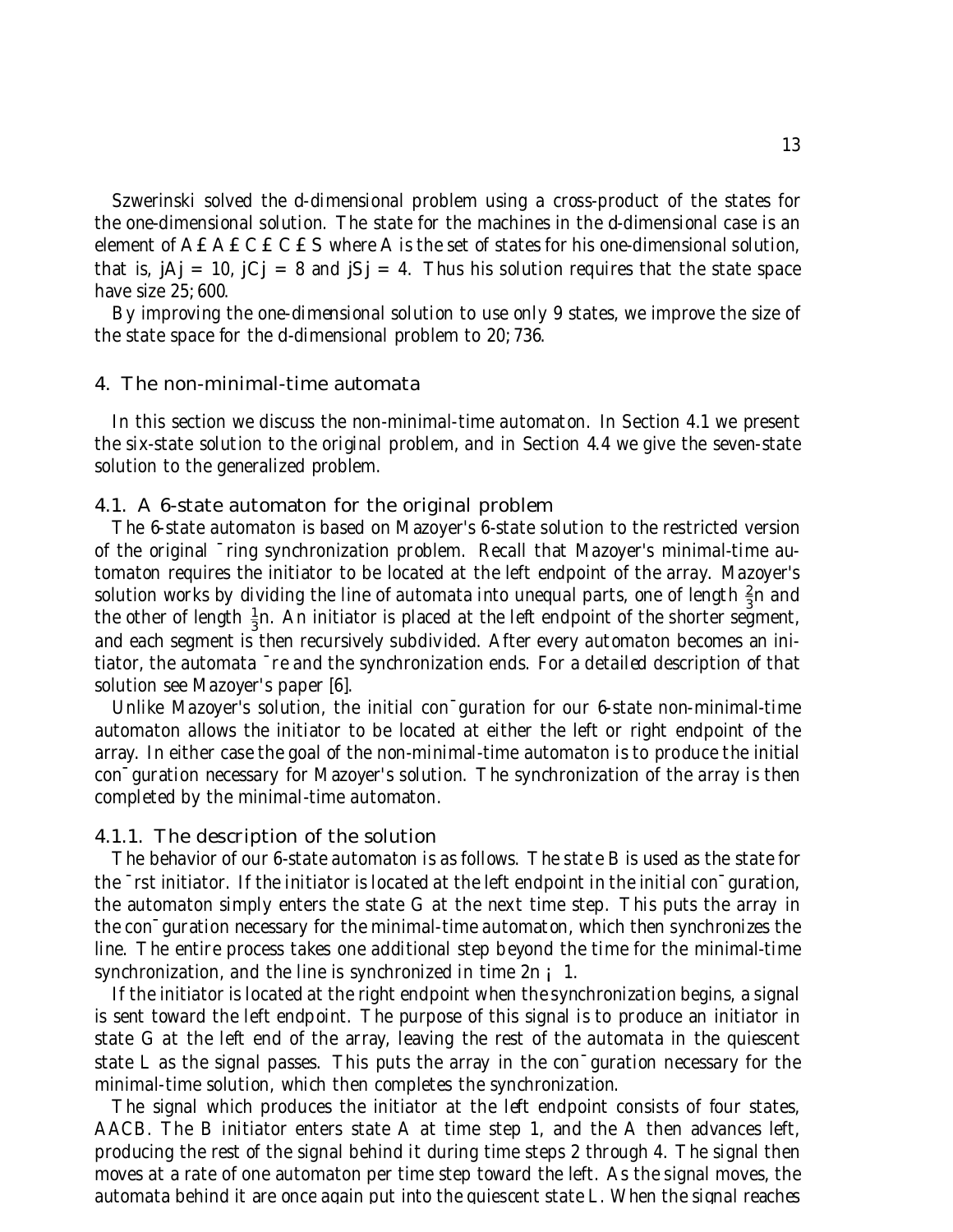the left end of the array, the signal collapses, leaving only the last two states in the signal. At the next time step the G initiator is produced and the minimal-time synchronization takes place.

One step is necessary to produce the lead state A in the signal. Another n time steps are required for the A to reach the left endpoint. It then takes an additional two time steps for the ¯rst two states of the signal to vanish and create the G initiator. The minimal-time automaton then ¯nishes the synchronization. Thus the whole process takes time  $1+n+2+(2n; 2) = 3n+1$ . A run of the six-state solution may be found in Table 7.

## 4.2. The 6-state transition function

Table 8 gives the transition function for the 6-state non-minimal-time automata. The state of an automaton at the next time step can be found by looking at the table corresponding to the automaton's present state. The state that the automaton should enter at the next time step is the one in the row and column corresponding to the states of its left and right neighbors respectively. A star is used to indicate the end of the array.

#### 4.3. A proof of correctness

We now give the proof of correctness for the 6-state non-minimal-time automaton by proving Theorem 1.1. There are two parts of the proof, one for each of the possible positions of the  $\overline{\phantom{a}}$  rst initiator. In each part it su $\pm$  ces to show that at some time step t for any simulation of a length n array,  $(p_1;t) = G$  and  $(p_{[2,n]};t) = L$ . This is because that con¯guration is the initial con¯guration for Mazoyer's 6-state minimal-time automaton, which completes the synchronization.

## 4.3.1. Part I: Initiator at the left endpoint

Proving the following lemma proves that if the initiator is located at the left endpoint, then the initial con¯guration for Mazoyer's automaton is produced at time step 1.

**Lemma 4.1** Suppose  $(p_1; 0) = B$  and  $(p_{[2:n]}; 0) = L$ . Then  $(p_1; 1) = G$  and  $(p_{[2:n]}; 1) = L$ .

Proof: There are three cases to be considered, depending on the value of n.

Case 1:  $(n = 2)$  By de<sup>-</sup>nition of the problem we know that  $(p_0; 0) = ?$  and  $(p_3; 0) = ?$ . The transition ?BL ! G implies  $(p_1; 1) = G$  and BL? ! L means that  $(p_2; 1) = L$ . This is the conclusion of the lemma.

Case 2:  $(n = 3)$  Again we have that  $(p_0; 0) = (p_4; 0) = ?$ , so that ?BL ! G implies  $(p_1; 1) = G$ , BLL ! L means  $(p_2; 1) = L$  and LL? ! L implies  $(p_3; 1) = L$ .

Case 3:  $(n, 4)$  Similar to the previous cases, ?BL ! G means  $(p_1; 1) = G$ , BLL ! L implies  $(p_2; 1) = L$ , LLL ! L shows  $(p_{[3,n_i 1]}; 1) = L$  and ?LL ! L means  $(p_n; 1) = L$ . This is the con<sup>-</sup>guration claimed in the lemma.  $\}$ 

## 4.3.2. Part II: Initiator at the right endpoint

The following lemma shows that if the initiator is located at the right endpoint, then the initial con¯guration for Mazoyer's 6-state minimal-time automaton is produced at time step  $n + 3$ .

**Lemma 4.2** Suppose  $(p_{[1;n-1]}; 0) = L$  and  $(p_n; 0) = B$ . Then  $(p_1; n+3) = G$  and  $(p_{[2:n]}; n+1)$  $3) = L.$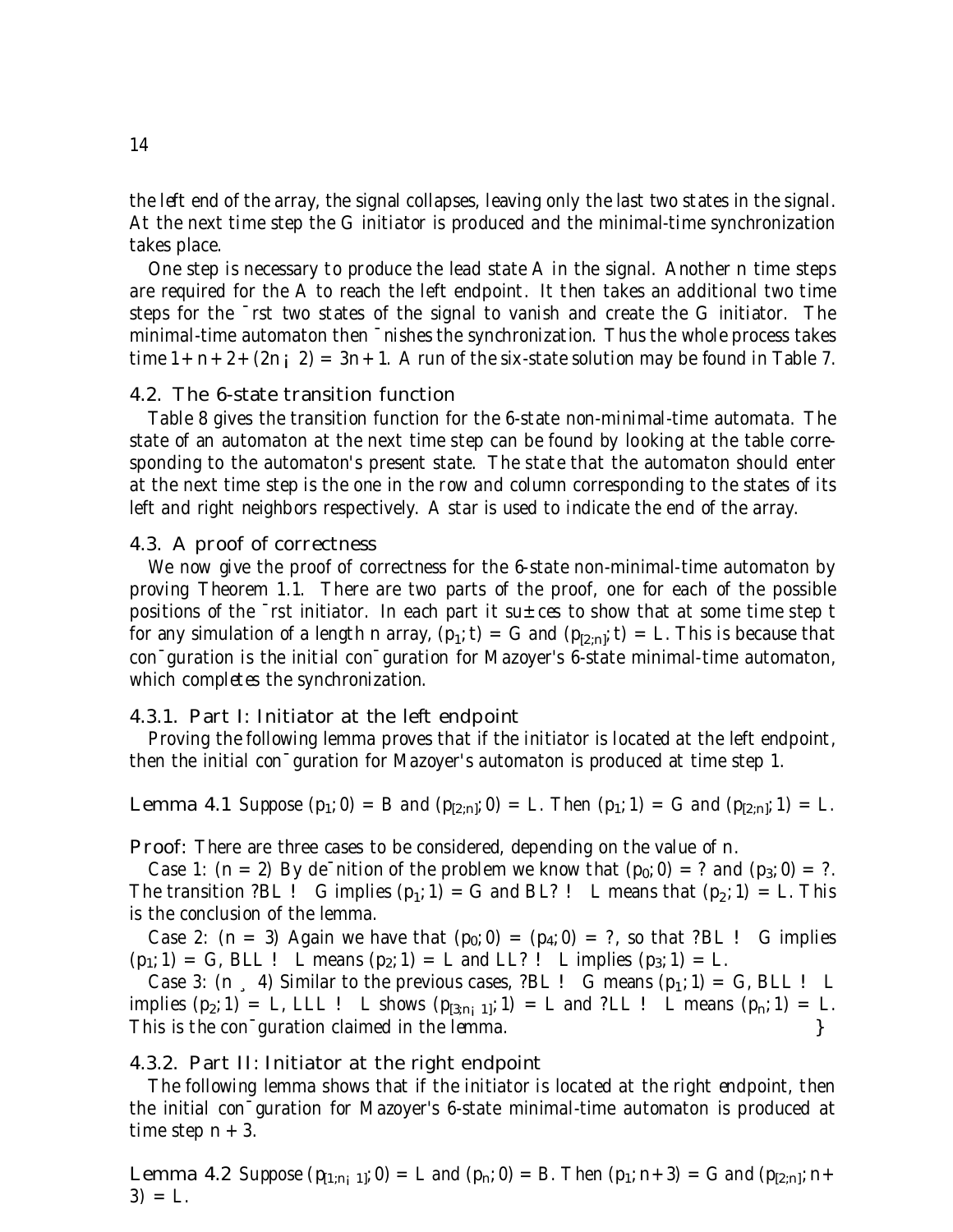The remainder of this section will consider arrays for which n  $\frac{1}{2}$ , 5, since the proof for Lemma 4.2 for the cases  $n < 5$  is by inspection. In section 4.3.4 we consider runs for these short arrays.

There are three stages to the process of producing the initial con¯guration for the 6-state minimal-time automaton. Since the signal that will produce the minimal-time initiator is 4 states long, it takes several steps to produce the signal. We will refer to this stage as the launching of the signal, and the result is expressed in the following lemma.

**Lemma 4.3 (The Launching Lemma)** If  $(p_{n;n}; 0) = B$  and  $(p_{[1;n]}; 0) = L$  then  $(p_{[n_i 2:n]}; 3) = \text{AAC} \text{ and } (p_{[1:n_i 3]}; 3) = \text{L} \text{ for } n \leq 5.$ 

**Proof:** The transition LB? ! A implies  $(p_n; 1) = A$ , and the transitions ?LL ! L, LLL ! L and LLB ! L mean  $(p_{[1;n]}; 1) = L$ .

At the next step of the synchronization, the transition LA? ! G means  $(p_n; 2) = G$ , LLA ! A implies  $(p_{n_1,1}; 2) = A$  and ?LL ! L and LLL ! L mean  $(p_{[1,n_1,2]}; 2) = L$ .

Finally, AG? ! C implies  $(p_n; 3) = C$ , LAG ! A means  $(p_{n_i 1}; 3) = A$ , LLA ! A eans  $(p_{n_i 2}; 3) = A$  and ?LL ! L and LLL ! L imply  $(p_{11:n_1 3l}; 3) = L$ . means  $(p_{n_1 2}; 3) = A$  and ?LL ! L and LLL ! L imply  $(p_{[1:n_1 3]}; 3) = L$ .

In order to prove that the remaining two stages of the synchronization work as required we need a technical lemma. This lemma formalizes the notion that the AACB signal leaves the automata behind it in the quiescent state L as it advances left.

**Lemma 4.4 (The Quiescent Lemma)** If  $(p_{[j]j+1]}; t) = CB$ ,  $(p_{[j+2;n]}; t) = L$  and  $(p_{n+1}; t) = ?$ then  $(p_{[j+1;n]}; t + 1) = L$  for t; j; n 2 N; j < n, and n  $\,$  5.

**Proof:** If  $j = n \, i$  1 then CB? ! L implies  $(p_{i+1}; t+1) = L$  which is the conclusion of the lemma.

If  $j = n_i$  2 then the transition CBL ! L implies  $(p_{j+1}; t + 1) = L$  and  $(p_{j+2}; t + 1) = L$ L because BL? ! L is de¯ned. This is what we needed to show.

If  $j = n_i$  3 then CBL ! L means  $(p_{j+1}; t + 1) = L$ , BLL ! L implies  $(p_{j+2}; t + 1) = L$ and  $(p_{j+3}; t+1) = L$  because LL? ! L is de $^-\text{ned.}$  Since  $j+3 = n$  this is what the lemma requires.

Finally, if  $j < n_i$  3 then CBL ! L implies  $(p_{j+1}; t + 1) = L$ ,  $(p_{j+2}; t + 1) = L$  because BLL ! L, LLL ! L means  $(p_{[j+3,n_j1]};t+1) = L$  and  $(p_n;t+1) = L$  since LL? ! L is de<sup>-</sup>ned. Again, this is what is required by the lemma.  $\}$ 

The next stage of the synchronization involves the migration of the signal from the left side of the array to the right. It is summarized in the following lemma.

**Lemma 4.5 (The Migration Lemma)** If  $(p_{[1:n_j 3]}; 3) = L$  and  $(p_{[n_j 2:n]}; 3) = \text{AAC}$  then  $(p_{[n_1 j+1; n_1 j+4]}; j) =$  AACB,  $(p_{[1;n_1 j]}; j) = L$  and  $(p_{[n_1 j+5; n]}; j) = L$  for  $4 \cdot j \cdot n_j 1$  and n ¸ 5.

Proof: The proof is by induction on the time step j.

**Base case:** (j = 4) The transition LLA ! A implies  $(p_{n_i,3}; 4) = (p_{n_i, j+1}; 4) = A$ ,  $(p_{n_1 2}; 4) = (p_{n_1 j+2}; 4) = A$  since LAA ! A is de<sup>-</sup>ned, AAC ! C means  $(p_{n_1 1}; 4) = A$  $(p_{n+1+3}; 4) = C$  and  $(p_n; 4) = (p_{n+1+4}; 4) = B$  since AC? ! B.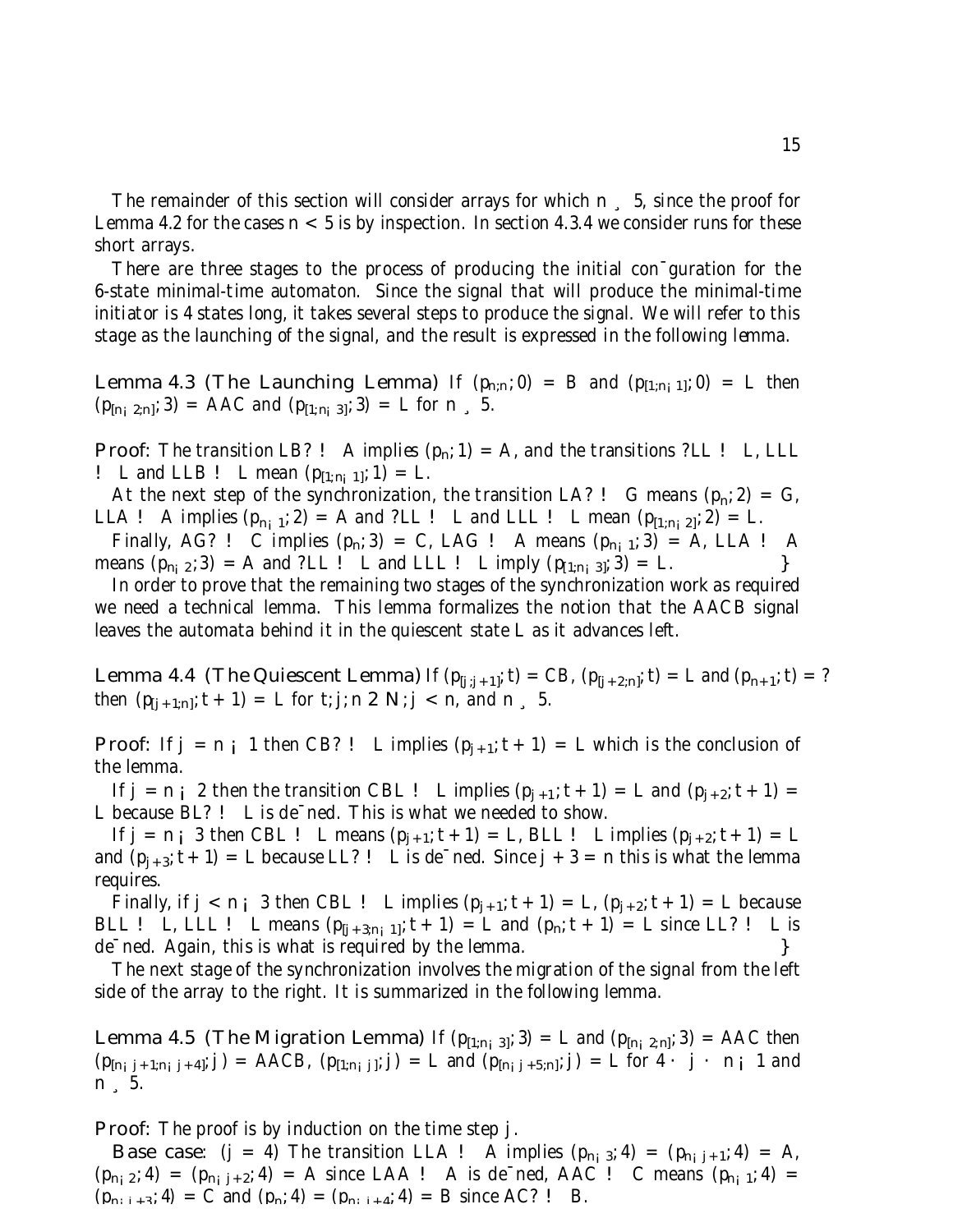It remains to show that the rest of the automata are quiescent. LLL ! L implies  $(p_{[2,n_i 4]}; 4) = L$  and  $(p_1; 4) = L$  because ?LL ! L.

**Inductive hypothesis:** Now assume that the lemma is true for some  $j: 5 \cdot j \cdot n \in 2$ . This means  $(p_{[n_i j+1;n_i j+4]}; j) = \text{AACB}, (p_{[1;n_i j+1]}; j) = L$  and  $(p_{[n_i j+5;n]}; j) = L$ . Consider the time step  $j + 1$ .

 $(p_{n_i (j+1)+1}; j+1) = (p_{n_i j}; j+1) = A$  because the transition LLA ! A is de<sup>-</sup>ned. LLA ! A means  $(p_{n_i (j+1)+2}; j + 1) = (p_{n_i (j+1)}; j + 1) = A$ . The transition AAC ! C implies  $(p_{n_i (j+1)+3}; j + 1) = (p_{n_i,j+2}; j + 1) = C$ .  $(p_{n_i (j+1)+4}; j + 1) = (p_{n_i,j+3}; j + 1) = B$ because ACB ! B is de¯ned.

Since  $(p_{[n_i\ j+3;n_i\ j+4]};j)$  = CB and  $(p_{[n_i\ j+5;n]};j)$  = L, we can apply the Quiescent Lemma to conclude that  $(p_{[n]j+4;n]}; j + 1) = L$ .

Finally, ?LL ! L implies  $(p_1; j + 1) = L$  and  $(p_{[2,nj+1]}; j + 1) = L$ .

We have now shown that  $(p_{[n_i j; n_i j+3]}; j + 1) =$  AACB,  $(p_{[1;n_i j_i 1]}; j + 1) =$  L and  $(p_{[n_j j+4;n]}, j+1) = L$ , which is the conclusion of the lemma.

The ¯nal stage of the synchronization is the collapse of the AACB signal, which leaves the array in the initial con¯guration necessary for Mazoyer's minimal-time automaton. This stage is expressed in the next lemma.

**Lemma 4.6 (The Collapsing lemma)** If  $(p_{[1:5]}; n; 1) =$  LAACB and  $(p_{[6:n]}; n; 1) =$  L for n  $\binom{5}{1}$  then  $(p_1; n + 3) = G$  and  $(p_{[2:n]}; n + 3) = L$ .

**Proof:** ?LA ! B implies  $(p_1; n) = B$ ,  $(p_2; n) = A$  because LAA ! A is de<sup>-</sup>ned,  $(p_3; n)$  $= C$  since AAC ! C and ACB ! B means  $(p_4; n) = B$ . Further, the Quiescent Lemma with  $j = 4$  and  $t = n j$  1 applies here which shows that  $(p_{[5,n]}; n) = L$ .

Now consider the next time step. ?BA ! B gives  $(p_1; n + 1) = B$ , BAC ! C implies  $(p_2; n+1) = C$  and  $(p_3; n+1) = B$  because ACB ! B. The Quiescent Lemma with  $j = 3$ and  $t = n$  shows  $(p_{[4;n]}; n + 1) = L$ .

At the next time step of the simulation ?BC ! C implies  $(p_1; n + 2) = C$ ,  $(p_2; n + 2) =$ B because the transition BCB ! B is de¯ned and an application of the Quiescent Lemma with  $j = 2$  and  $t = n + 1$  shows  $(p_{[3;n]}; n + 2) = L$ .

Then ?CB ! G implies  $(p_1; n+3) = G$  and another application of the Quiescent Lemma with  $j = 1$  and  $t = n + 2$  gives  $(p_{[2,n]}; n + 3) = L$ . This is the desired con<sup>-</sup>guration.  $\}$ We can now put all the pieces together and prove Lemma 4.2.

**Proof:** The proof for  $n < 5$  is by inspection. The simulations for these cases may be found at the end of this section.

Consider the case for n  $\Box$  5. By the Launching Lemma we know that  $(p_{[n_1 2:n]}, 3) = \text{AAC}$ and  $(p_{[1:n;3]}; 3) = L$ . We next apply the Migration Lemma to get  $(p_{[1:5]}; n_i | 1) = LACB$  $(p_2; n \mid 1) = A$  and  $(p_{[6;n]}; n \mid 1) = L$ . We then apply the Collapsing Lemma to show  $(p_1; n+3) = G$  and  $(p_{[2,n]}; n+3) = L$ . This is precisely the conclusion of the lemma. }

#### 4.3.3. The proof of the main theorem

We can now prove Theorem 1.1.

Proof: Consider the case where the initiator is located at the left endpoint. This means  $(p_1; 0) = B$  and  $(p_{[2:n]}; 0) = L$ . By Lemma 4.1 we can conclude  $(p_1; 1) = G$  and  $(p_{[2:n]}; 1) = L$ . This is the initial con¯guration for Mazoyer's 6-state minimal-time solution. Because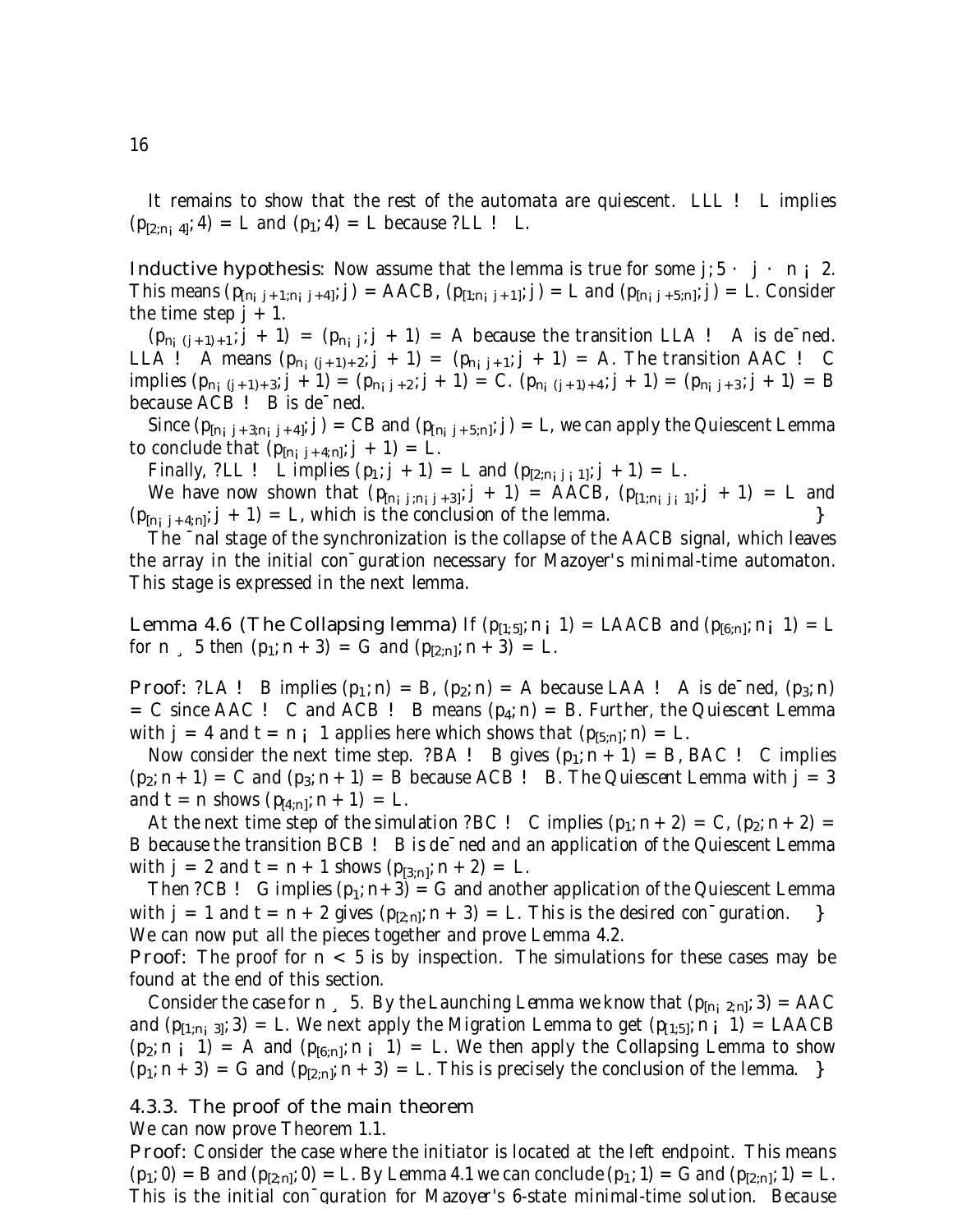the transitions for Mazoyer's automaton are a strict subset of the transitions for our automaton, Mazoyer's automaton begins a minimal-time synchronization at time step 1. This process requires an additional 2n ; 2 time steps. Thus, by the proof of correctness for the 6-state minimal-time automaton which may be found in Mazoyer's paper [6], the automata simultaneously, and for the  $\overline{\phantom{a}}$  rst time, enter state F at time 2n ; 2 + 1 = 2n ; 1 as claimed.

If the initiator is located at the right endpoint, then the initial con¯guration for the array is  $(p_{[1:n;1]}; 0) = L$  and  $(p_n; 0) = B$ . We can apply Lemma 4.2 to get  $(p_1; n+3) = G$ and  $(p_{[2:n]}; n+3) = L$ . Again, as was argued above, this su $\pm$  ces since Mazoyer's automaton then works exactly as it would have if the synchronization had begun at time  $n + 3$ . Thus  $\lceil \text{ring occurs at time } n + 3 + 2n \rceil$   $\{2 = 3n + 1 \text{ as required.}\}$ 

### 4.3.4. Runs for short arrays

As stated before, Lemma 4.2 is proved for the case of  $n < 5$  by inspection. Tables 9, 10, and 11 give the runs for each of these possibilities.

### 4.4. The 7-state solution to the generalized problem

The 7-state automaton, like the 6-state solution to the original problem, is based on Mazoyer's 6-state minimal-time solution described in the previous section. It allows the ¯rst initiator to be located anywhere in the array and works by sending a signal from the ¯rst initiator back toward the left endpoint. When the signal reaches the end of the line, it transforms into the initiator for Mazoyer's 6-state solution, and the minimal-time synchronization begins.

In order to allow the  $\overline{\phantom{a}}$  rst initiator to be located anywhere in the array, a new state D is added to Mazoyer's automaton. D is used both for the ¯rst initiator state and as the state for the signal that moves left. This results in the D migrating across the line of automata until it reaches the end. Once the D signal reaches the left endpoint, it puts the leftmost automaton in state G, the initiator state for Mazoyer's automaton. The synchronization is then completed by the 6-state minimal-time solution.

If the  $\overline{\phantom{a}}$  rst initiator is located in position k of the array, it takes k; 1 steps for the D signal to reach the left endpoint. At the next time step the D transforms into a G and the minimal-time synchronization begins. This means that the entire synchronization takes time  $2n : 2 + k$  time steps.

A sample run of the 7-state solution is given in Table 13. The proof of correctness for the 7-state automaton has been omitted but may be found elsewhere [14].

#### 4.5. The 7-state transition function

Table 12 gives the transition function for the 7-state non-minimal-time automata. The state of an automaton at the next time step can be found by looking at the table corresponding to the automaton's present state. The state that the automaton should enter at the next time step is the one in the row and column corresponding to the states of its left and right neighbors respectively. A star is used to indicate the end of the array.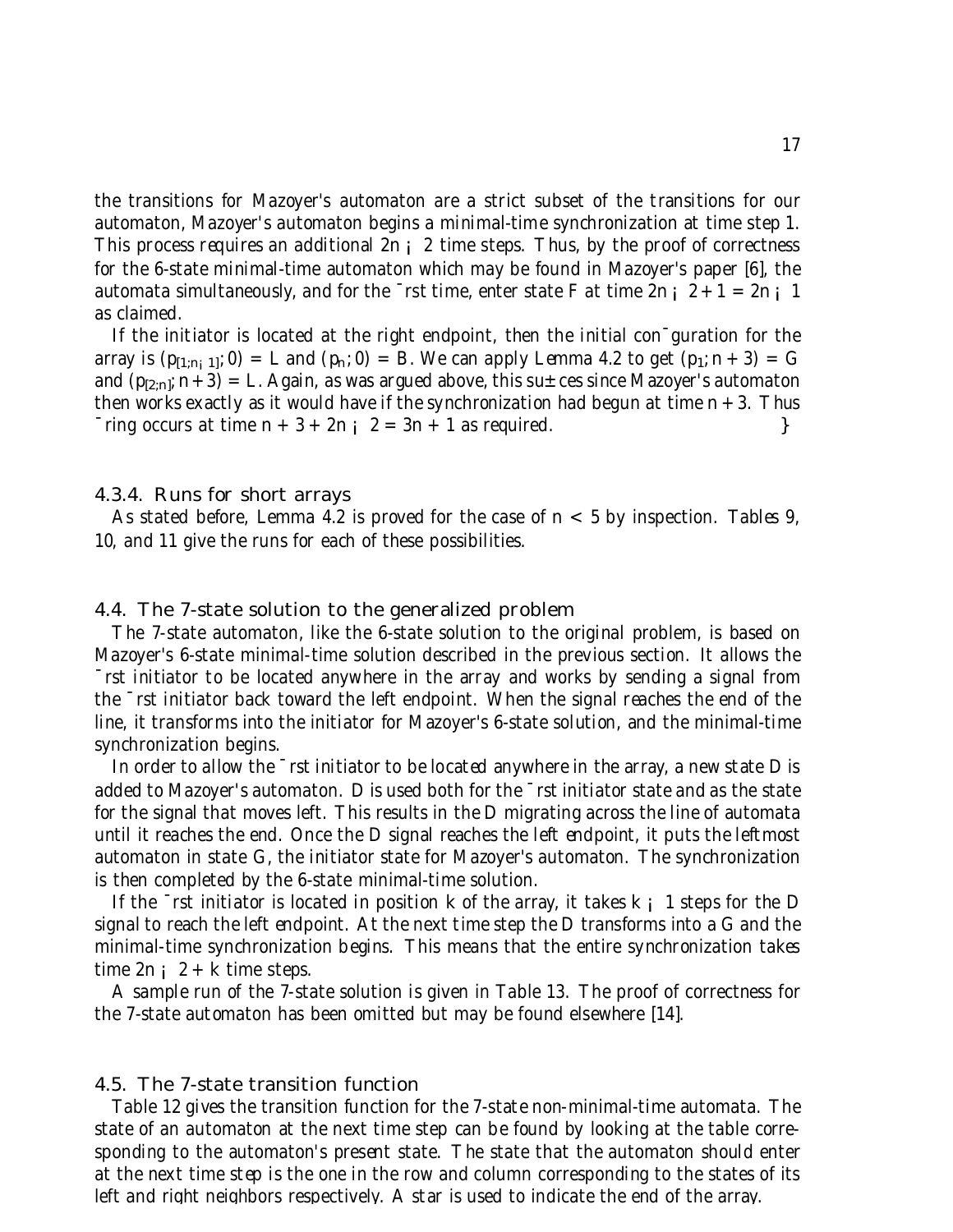### 5. Conclusion

In this paper we presented improved bounds on the complexity of one-dimensional variants of the ¯ring synchronization problem. We gave a 9-state minimal-time automaton for a generalized version of the problem that has the fewest states used by any minimaltime generalized solution. We gave a 6-state non-minimal-time automaton for the original problem that allows the initiator to be located at either endpoint. We also presented a 7-state non-minimal-time solution to the generalized problem, the only known nonminimal-time solution for the generalized problem. We also have a proof that each of the non-minimal-time automata correctly solve the ¯ring synchronization problem.

This work narrows the gap between the upper and lower bounds on the number of states required for an automaton solving the ¯ring synchronization problem. The 6-state non-minimal-time automaton for the unrestricted original problem presented here uses 2 fewer states than the best known minimal-time automaton solving the same problem and uses only 3 states more than the lower bound on non-minimal-time solutions to the problem.

Progress is also made in the generalized case. The lower bound for minimal-time solutions to the original problem applies to the generalized problem. We give a 9-state minimal-time solution and a 7-state non-minimal time automaton for the generalized problem. In this case, the minimal-time solution uses 5 states more than the lower bound and the non-minimal-time solution uses only 4 states more than the lower bound on non-minimal-time automata.

## 6. Open problems

It is unknown whether allowing automata to take more time to synchronize, that is, producing a non-minimal-time solution, requires fewer states than producing a minimaltime solution. Evidence that this may be the case can be seen in our work, as our nonminimal-time solutions require fewer states than the best-known minimal-time solutions for the same problems. One might expect optimal non-minimal-time solutions to use even fewer states than our constructions, as our automata are built on top of minimaltime solutions to restricted versions of the problem. It would be interesting to formally investigate this idea.

Another open problem is to further improve Szwerinski's solution for d-dimensional arrays. Our 9-state automaton improves Szwerinski's result by reducing the number of states for the one-dimensional solution on which it is based. It is unknown whether the number of states his algorithm uses can be reduced further.

#### 7. Acknowledgments

We are indebted to Sophie Laplante for many productive discussions about these results and for her suggestions on improvements to drafts of the work. We would also like to thank Andr<sup>®</sup> Berthiaume and Marcus SchÄfer for their comments on earlier drafts of this paper.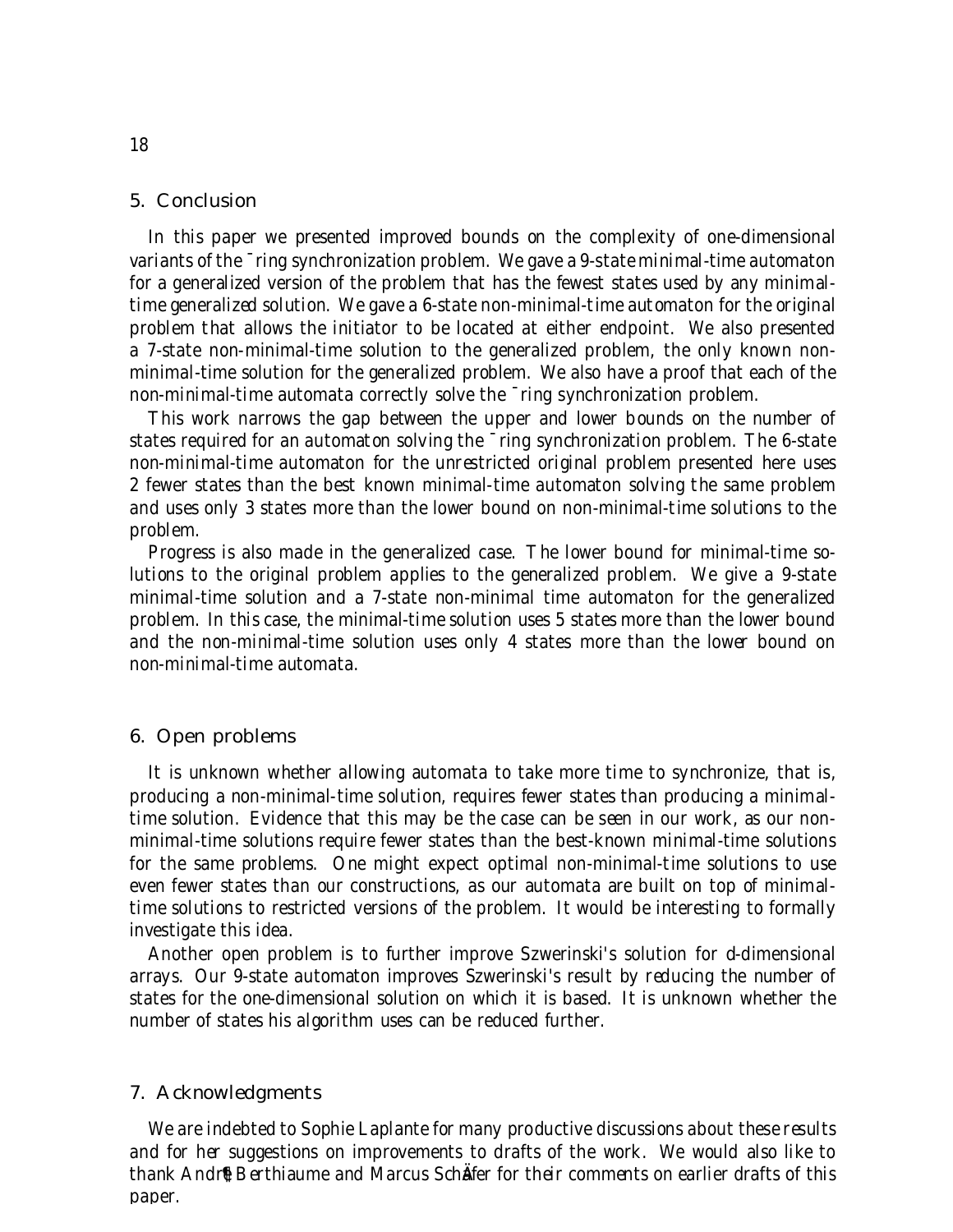## REFERENCES

- 1. R. Balzer. An 8-state minimal time solution to the ¯ring squad synchronization problem. Information and Control, 10:22{42, 1967.
- 2. K. Culik. Variations of the Firing Squad Problem and Applications. Information Processing Letters, 30:153{157, 1989.
- 3. S. Even, A. Litman, and P. Winkler. Computing with snakes in directed networks of automata. Journal of Algorithms, 24(1):158{170, 1997.
- 4. E. Goto. A minimum time solution of the ¯ring squad problem. Course Notes for Applied Mathematics 298, Harvard University, 1962.
- 5. K. Kobayashi. The ¯ring squad synchronization problem for a class of polyautomata networks. Journal of Computer and System Sciences, 17(3):300{318, 1978.
- 6. J. Mazoyer. A six-state minimal time solution to the ¯ring synchronization problem. Theoretical Computer Science, 50:183{238, 1987.
- 7. M. Minsky. Computation: Finite and In¯nite Machines. Prentice Hall, 1972.
- 8. F. R. Moore and G. G. Langdon. A generalized ¯ring squad problem. Information and Control, 12:212{220, 1968.
- 9. E. F. Moore. The ¯ring squad synchronization problem. In Sequential Machines Selected Papers, pages 213{214. Addison-Wesley, 1964.
- 10. Y. Nishitani and N. Honda. The ¯ring squad synchronization problem for graphs. Theoretical Computer Science, 14(1):39{61, 1981.
- 11. R. Ostrovsky and D. Wilkerson. Faster computation on directed networks of automata. In Proceedings of 14th Annual ACM Symposium on Principles of Distributed Computing, pages 38{46, 1995.
- 12. P. Sanders. Massively parallel search for transition-tables of polyautomata. In C. Jesshope, V. Jossifov, and W. Wilhelmi, editors, Proceedings of the VI International Workshop on Parallel Processing by Cellular Automata and Arrays, pages 99{108. Akademie, 1994.
- 13. A. Settle and J. Simon. Improved bounds for the distributed ¯ring synchronization problem. In SIROCCO 5: Proceedings of the 5th International Colloquium on Structural Information and Communication Complexity, Amal¯, Italy, pp. 66-81, Carleton Scienti¯c, 1998.
- 14. A. Settle. New bounds for the distributed ¯ring synchronization problem. Ph.D. thesis, Department of Computer Science, University of Chicago, 1999.
- 15. H. Szwerinski. Time-optimal solution of the ¯ring-squad-synchronization-problem for n-dimensional rectangles with the general at an arbitrary position. Theoretical Computer Science, 19:305{320, 1982.
- 16. V. I. Varshavsky, V. B. Marakhovsky, and V. A. Peschansky. Synchronization of interacting automata. Mathematical Systems Theory, 4:212{230, 1970.
- 17. A. Waksman. An optimum solution to the ¯ring squad synchronization problem. Information and Control, 9:66{78, 1966.
- 18. J. B. Yungs. Seven-state solutions to the  $\overline{\ }$ ring squad synchronization problem. Theoretical Computer Science, 127:313{332, 1994.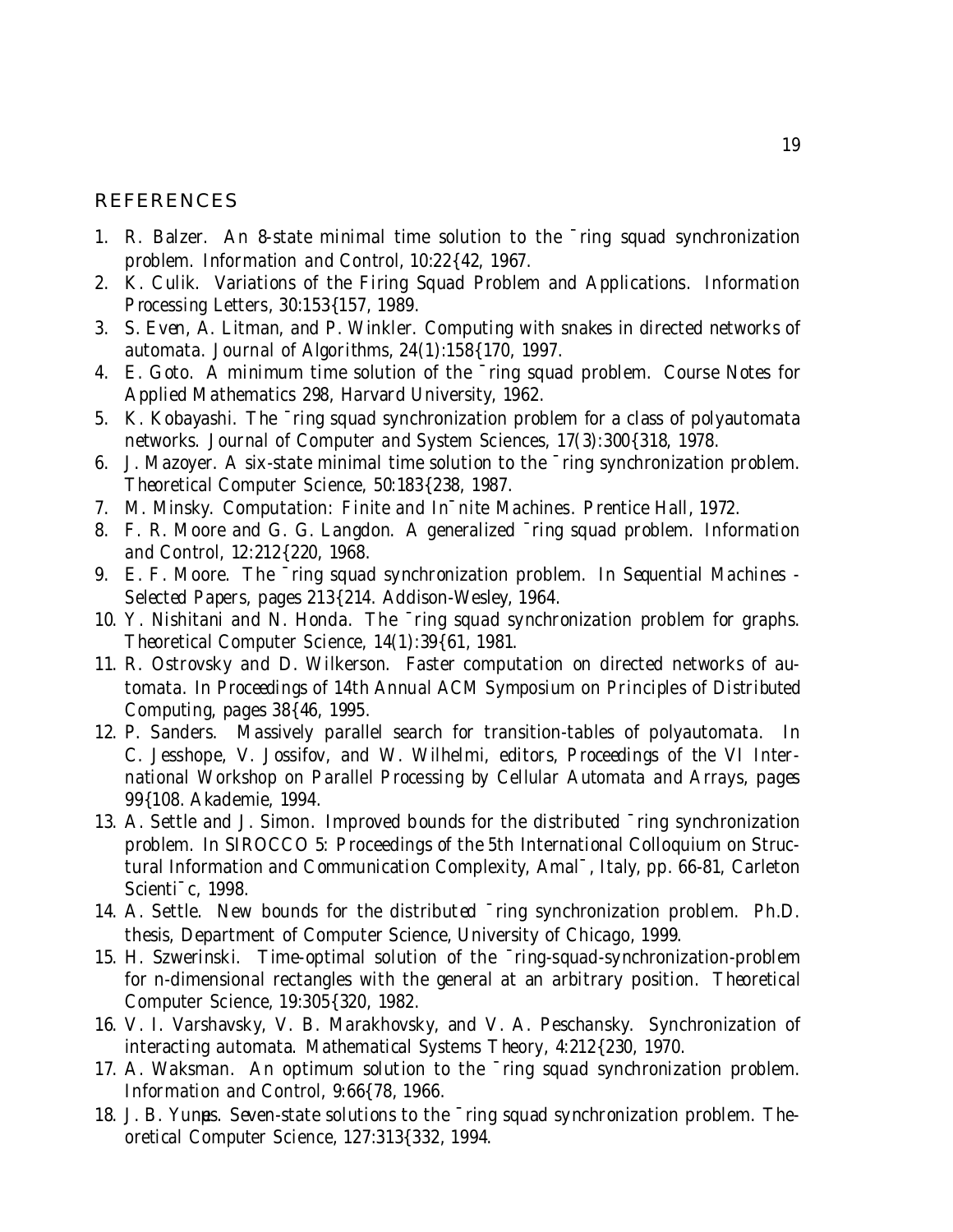A run of the 8-state original automaton contained within the 9-state solution. In the simulation  $n = 17$  and the initiator is at the left. To better illustrate the mechanics of the solution, quiescent automata (automata in state Z) are not shown.

 $0:G$  $1: G A$  $2: G R A$ 3 : G B P A  $4:G$  **B** P R A 5 : G B R Q P A  $6: G$  **B B**  $P$  **R** A  $7: G$  **B** B R Q P A  $8: G$  **B B** R Q P R A  $9: G$  **B** P **B** R Q P A  $10:$  G B P B R Q P R A  $11:GBP$  B R Q R Q P A  $12:$  G B P Q B R Q P R A  $13: G$  B R Q B R Q  $R$  Q P A  $14:GB$  B R Q R Q P R A  $15:$  GBB PB RQ RQPA  $16:$  GBB PB RQ RQ PRG  $17:$  GBB PBRQ RQ RAG 18: GBB PQB RQ RARG  $19: G$  B B R Q B R Q R A P B G  $20: G$  **B**  $B$  R  $Q$  **B** R  $Q$  **R** A R P **B** G  $21:$  G B P B R A P Q R B G  $22:$  GBPB PB RARP BBG  $23: G$  B P B B B R A P Q R B B G  $24:GBPB$  PQGRP QRBBG  $25: G$  B P B R A G A R B P B G  $26: G$  B P B R A R G R A R B P B G 27 : G B P B R A P B G B P A R B P B G 28 : G B P Q G R P B G B P R G Q P B G 29 : G B R A G A R B G B R A G A R B G 30 : G B G R G R G B G B G R G R G B G 31 : G G G G G G G G G G G G G G G G G 32 : F F F F F F F F F F F F F F F F F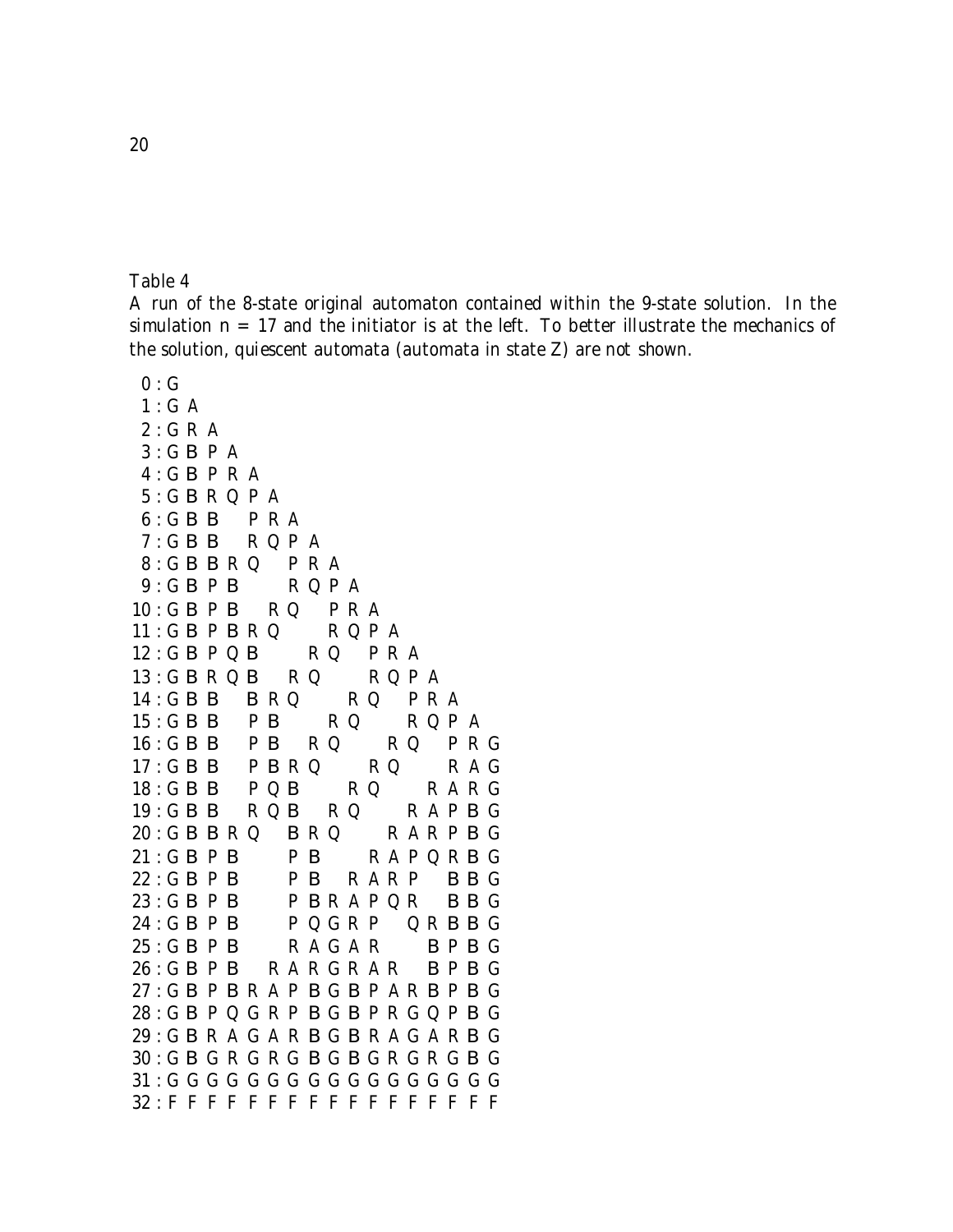A run of the 9-state automaton for  $n = 18$  with initiator in position 5. As in Table 4, quiescent automata are not shown.

 $0:$  D 1 : A R A  $2:$  A P Q P A 3 : A R P Q P R A 4 : G P Q R Q R Q P A  $5: A A$  QDQ PRA 6 : G A Q R Q P A  $7: G R$   $A Q$   $R Q$   $P R A$  $8: G$  B P R D R Q R Q P A 9: GBRRDB RQ PRA  $10:$  G B B P D R Q R Q P A  $11:GB$  B  $P$  D R Q  $R$  Q  $PR$  A  $12:$  GBB PDB RQ RQPA 13 : G B B P R D R Q R Q P R G  $14:G$  **B B** R R **D** R Q R Q R A G  $15: G$  **B** B R Q **D B** R Q R A R G  $16: G$  B P B P D R Q R A P B G  $17: G$  **B** P **B** P **D** R Q R A R P **B** G  $18: G$  **B** P **B** P **D B** R A P Q R **B** G 19: GBPB PRD RARP BBG  $20: G$  B P B R R D R A P Q R B B G  $21: G$  B P B R Q D D R P Q R B B G  $22: G$  **B** P **B** R Q G G R R B P **B** G  $23: G$  **B** P Q **B** A G G A Q R **B** P **B** G 24 : G B R Q B A R G G R A Q R B P B G  $25: G$  **B** B B A P B G G B P A B Q P B G  $26: G$  **B** B G R P B G G B P R G Q R B G 27 : G B B A G A R B G G B R A G A B B G 28 : G B G R G R G B G G B G R G R G B G 29 : G G G G G G G G G G G G G G G G G G 30 : F F F F F F F F F F F F F F F F F F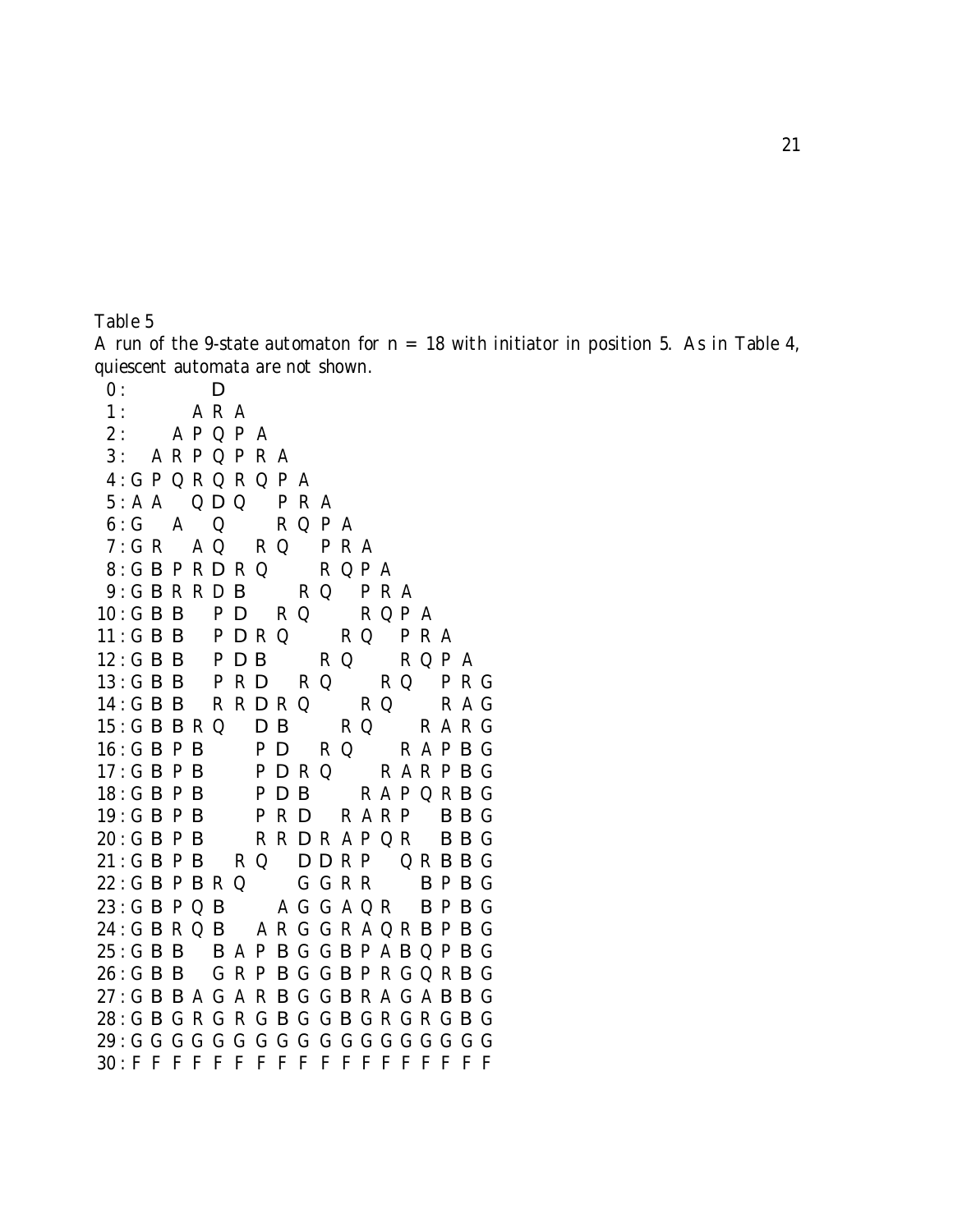| Table 6                                           |  |  |
|---------------------------------------------------|--|--|
| The transition function for the 9-state automaton |  |  |

|            |             |              |              |              | present state |              |             |                |            |              |             |             | present state |              |              |              |              |
|------------|-------------|--------------|--------------|--------------|---------------|--------------|-------------|----------------|------------|--------------|-------------|-------------|---------------|--------------|--------------|--------------|--------------|
| neighbors' |             |              |              |              |               |              |             |                | neighbors' |              |             |             |               |              |              |              |              |
| states     | Z           | A            | B            | D            | $\mathbf R$   | $\mathbf P$  | Q           | $\mathbf G$    | states     | Z            | A           | B           | D             | $\mathbf R$  | $\mathbf P$  | Q            | G            |
| $Z\{Z$     | Z           | Z            | $\mathbf{B}$ | $\mathbf R$  |               |              | Q           | $\overline{G}$ | $B\{Q$     | Z            |             |             | $\mathbf{P}$  | B            | $\mathbf R$  | $\mathbf{P}$ |              |
| $Z{A}$     | A           | Z            | $\mathbf G$  |              | A             |              | D           |                | $B\{G$     | $\mathbf{A}$ | $\mathbf R$ | B           |               |              | A            | $\mathbf{A}$ | $\mathsf{G}$ |
| $Z\{B$     | Z           | $\mathsf{G}$ | B            | $\mathbf P$  |               | $\mathbf{P}$ |             |                | $B$ {?     |              |             |             |               |              |              |              | $\bf G$      |
| Z(D)       | A           | $\mathbf R$  | D            | $\mathsf G$  |               | $\mathbf P$  | Z           |                | $D\{R$     | $\mathbf R$  | Q           |             | $\mathbf G$   | Z            |              | Z            |              |
| Z(R)       | $\mathbf R$ | $\mathbf{P}$ | P            | D            | Q             | $\mathbf R$  | Z           | $\mathbf G$    | $D\{P$     |              |             |             | $\mathbf G$   | $\mathbf R$  |              | Q            |              |
| $Z\{P$     | Z           | $\mathbf R$  | B            | D            | Q             |              |             |                | $D\{Q$     | Z            |             |             | $\mathbf G$   | B            | $\mathbf{P}$ |              |              |
| $Z\{Q$     | Z           | $\mathbf R$  | B            | D            | Q             | R            |             |                | $D\{G$     | B            |             | B           |               | B            |              |              |              |
| $Z\{G$     | A           | $\mathbf R$  |              |              | B             | A            |             | $\mathsf{G}$   | $D$ {?     | $\mathbf G$  |             |             |               |              |              |              |              |
| $Z$ {?     | Z           |              |              | $\mathsf{G}$ |               |              |             | $\mathbf G$    | $R{R}$     |              | P           |             | D             | Z            |              | D            | G            |
| $A{A}$     |             | $\bf G$      |              | $\mathbf G$  | Q             |              | G           | $\bf G$        | $R{P}$     |              | $\mathbf R$ | Q           | D             | Q            |              | Z            | A            |
| $A\{B$     | A           | $\mathbf G$  | $\mathbf G$  |              | $\mathbf G$   | $\mathbf P$  |             |                | $R\{Q$     | $\mathbf R$  | $\mathbf P$ |             | D             |              | $\mathbf R$  | Z            | $\mathbf G$  |
| $A\{D$     |             |              |              |              | D             |              |             |                | $R\{G$     |              | $\mathbf R$ | B           |               | A            |              | A            | $\mathsf{G}$ |
| $A\{R$     | P           |              |              | G            |               |              | A           |                | $R$ {?     |              |             |             |               |              |              |              | $\mathsf{G}$ |
| $A\{P$     | $\mathbf R$ |              | $\mathbf{G}$ | $\mathbf G$  | $\bf Q$       |              | D           |                | $P\{P$     |              |             |             |               |              |              | Q            | A            |
| $A\{Q$     | A           |              | Z G          | B            | A             | $\mathbf P$  |             |                | $P\{Q$     | Z            | $\mathbf R$ |             |               |              |              | Z            |              |
| $A\{G$     | $\mathbf R$ | $\mathsf{G}$ | $\mathsf G$  |              | B             |              |             | G              | $P\{G$     |              |             | B           |               | A            |              | A            | A            |
| $A$ {?     | $\mathbf G$ | $\mathsf{G}$ |              |              |               |              |             | G              | $P\{?$     |              |             |             |               |              |              |              | A            |
| $B\{B$     | Z           |              |              | P            |               | P            | $\mathbf P$ | $\bf G$        | $Q\{Q$     |              |             |             | Q             | Q            |              |              | A            |
| B(D)       | Z           |              |              | $\bf G$      |               | $\mathbf{P}$ |             |                | $Q\{G$     | A            | $\mathbf R$ | B           |               |              | A            | A            | $\mathsf G$  |
| $B\{R$     | $\mathbf R$ | $\mathbf P$  | P            | $\mathbf P$  | B             | $\mathbf R$  | Z           | G              | $G\{G$     | G            |             | $\mathbf G$ |               | $\mathsf{G}$ |              |              | F            |
| $B\{P$     | Z           | $\mathbf R$  |              | $\mathbf R$  |               |              | Q           |                | $G$ {?     | $\mathbf G$  |             |             |               |              |              |              | F            |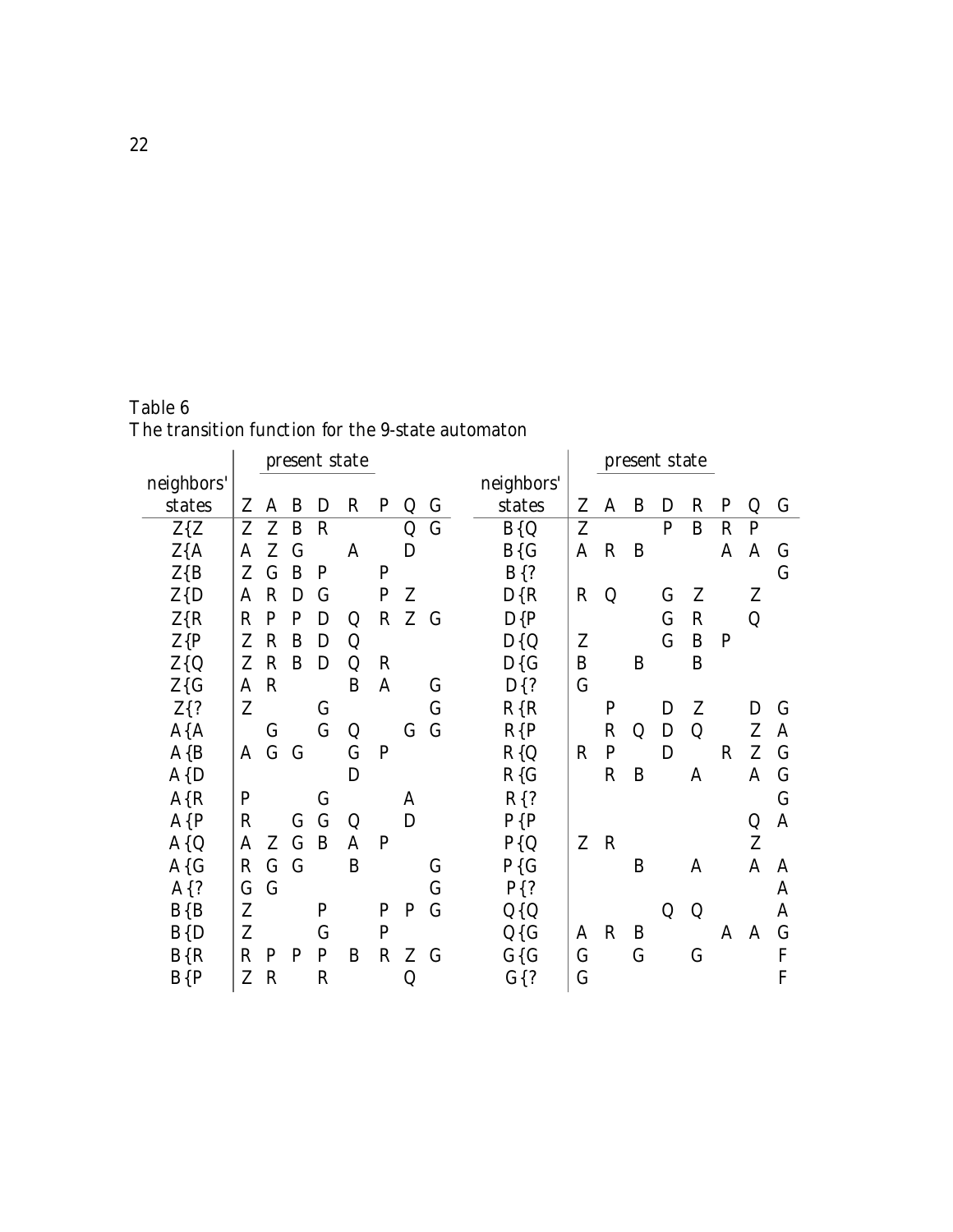A run of the 6-state automaton for  $n = 10$ , initiator at the left endpoint. Quiescent automata (automata in state L) are not shown.

 : B : A : A G : A A C : A A C B : A A C B : A A C B : A A C B : A A C B : A A C B : B A C B : B C B : C B : G : A C : G B A : G C G G : G B A B C : G C G C A : G B A A A G : G C G A B B C  $21: GBA$  B C C A : G C G G C A A C : G B A B C A A C B : G C G C A C B : G B A C G B : G C G C G G C  $27: G$  B A  $G$  A G B A : G C G C G C G C G C : G B G B G B G B G B : G G G G G G G G G G  $31:$  F F F F F F F F F F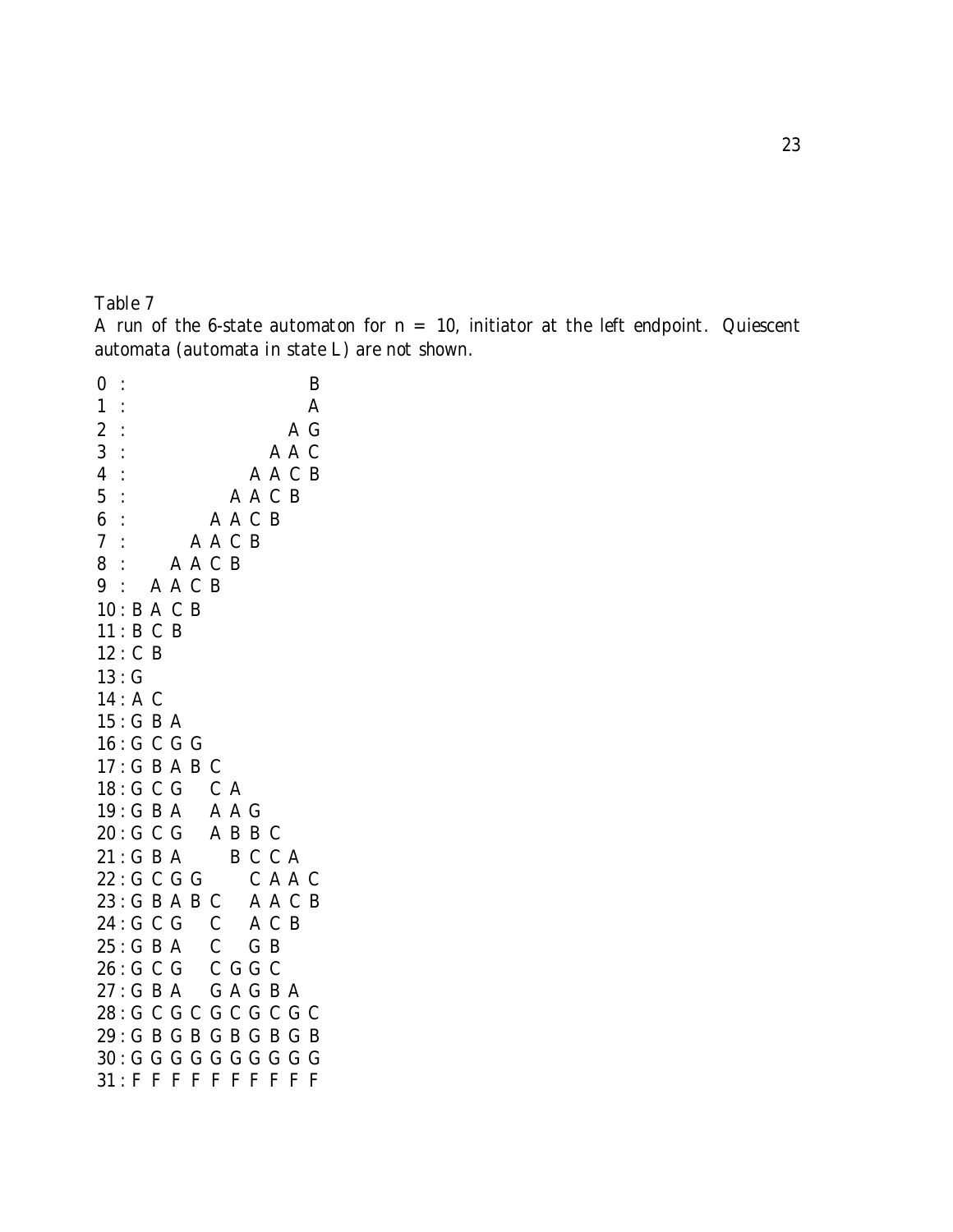The transition function for the 6-state automaton

| A                 |     |              |              |              |              |                         |                         |                |         |             |              |              | A B C G L ? B A B C G L ? C A B C G |                      |       |           | $\mathbf{L}$ | $\cdot$ ?   |
|-------------------|-----|--------------|--------------|--------------|--------------|-------------------------|-------------------------|----------------|---------|-------------|--------------|--------------|-------------------------------------|----------------------|-------|-----------|--------------|-------------|
| A                 | A B |              | $\mathbf C$  |              |              | A F                     | $\bar{A}$               |                | B B L   |             |              | $\mathbf G$  |                                     | A                    | B     | B         | B            | B           |
| $\vert B \vert$   |     |              |              |              | G C C G C    |                         | $B$ $A$ $B$ $C$ $B$ $G$ |                |         |             |              |              |                                     | $\mathbf{B}$         | B C   | G C       |              | $\mathbf G$ |
| $\mathbf C$       | A   |              |              |              | A            |                         | $\mathcal{C}$           | $\mathbf{A}$   |         |             | L L          |              | $\mathbf{L}$                        | $\mathbf C$          | A B C | B         | $\mathbf C$  |             |
| G <sub>1</sub>    |     |              | $C$ $C$      |              |              | $\mathbf C$             | $G \mid C$              |                |         |             | B G C        |              | $\mathbf G$                         | $\mid$ G $\mid$      | B     | B         | B            | B           |
| L                 |     | A L G A      |              |              |              | $G$ L                   |                         | $G$ B L B      |         |             |              |              | $\mathbf{A}$                        | $\mathbf{L}^{-1}$    |       | A G C G C |              |             |
| $\mathcal{P}$     | F   |              | $\mathsf{G}$ |              |              |                         | $\mathcal{P}$           |                |         |             | B C L G      |              |                                     | $\ddot{\mathcal{E}}$ |       |           |              |             |
|                   |     |              |              |              |              |                         |                         |                |         |             |              |              |                                     |                      |       |           |              |             |
| L                 |     |              |              |              |              | A B C G L ? G A B C G L |                         |                |         |             |              |              | $\overline{2}$                      |                      |       |           |              |             |
| $\mathbf{A}$      | L   | L L          |              | $C$ $G$      |              | $\mathbf{C}$            | $\mathbf{A}$            | $\overline{G}$ |         | $\mathbf G$ |              | B            | C <sub>1</sub>                      |                      |       |           |              |             |
| B                 | П.  | П.           | $\mathbf{L}$ | $\mathbf{L}$ | L            | - L                     | $B+$                    |                | $G$ $G$ |             | $\mathbf{G}$ | $\mathbf{B}$ | $\mathbf G$                         |                      |       |           |              |             |
| $\mathbf{C}$      | L   | $\mathbf{L}$ | L G          |              | A G          |                         | $\mathbf C$             | $G$ $G$ $A$    |         |             |              | $\mathbf{A}$ | A                                   |                      |       |           |              |             |
| $G_{\mathcal{L}}$ | L   | $\mathbf{L}$ | $\mathbf{L}$ | $\mathbf{A}$ | $\mathbf C$  | $\mathbf{A}$            | G                       |                |         | $G$ $G$ $F$ |              | B            | $\mathbf F$                         |                      |       |           |              |             |
| L                 | A   | $\mathbf{L}$ | $\mathbf{L}$ | $\mathbf{L}$ | $\mathbf{L}$ | $\mathbf{L}$            | $\mathbf{L}$            | $\overline{G}$ | $G$ $G$ |             |              |              |                                     |                      |       |           |              |             |

Table 9

A run of 6-state automaton when  $n = 2$ . The initial con<sup>-</sup>guration for Mazoyer's automaton is produced at time step  $n + 3 = 5$  and  $\overline{\ }$ ring occurs at time  $3n + 1 = 7$ . For ease of understanding, quiescent automata are not shown.

- $0: B$
- $1: A$
- $2 : B G$
- $3: G$
- 4 : B
- $5:G$
- 6 : A A
- 7 : F F

Table 10

A run of the 6-state automaton when  $n = 3$ . The initial con $\bar{\ }$ guration is produced at time step  $n + 3 = 6$  and  $\overline{\ }$ ring occurs at time  $3n + 1 = 10$ . Quiescent automata are not shown.  $0 : B$ 1 : A  $2 : AG$ 3 : B A C 4 : B C B  $5 \cdot \cdot \text{C} B$  $6 \cdot G$  $7 : A C$  $8 \cdot G$  B G  $9 \cdot G G$ 

 $10 : F F F$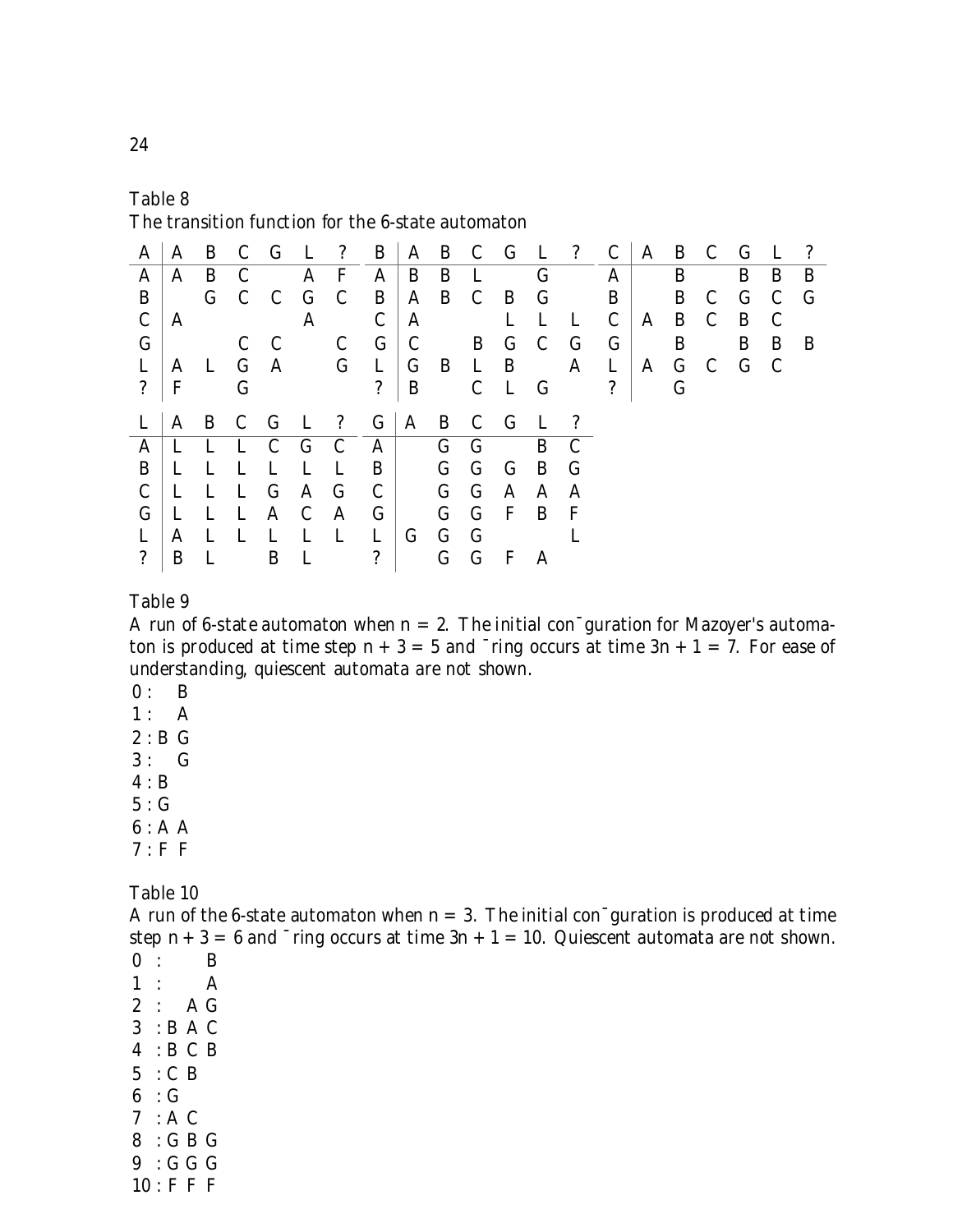A run of the 6-state automaton when  $n = 4$ . The initial con $\bar{\ }$ guration is produced at time  $n + 3 = 7$  and  $\overline{\ }$ ring occurs at time  $3n + 1 = 13$ . Quiescent automata are not shown.  $0$  : B

 $\begin{array}{ccc} 1 & : & A \\ 2 & : & A \end{array}$  $2$ : 3 : A A C 4 : B A C B 5 : B C B 6 : C B 7 : G 8 : A C  $9 \cdot G$  B A 10 : G C G C 11 : G B G B 12 : G G G G 13 : F F F F

Table 12 The transition function for the 7-state automaton

| $\mathbf{A}$             | A            | B           | $\mathbf C$  | $\mathbf G$                           | $\mathbf{L}$ | $\cdot$ ?    | $\vert B \vert$ |               |             |               |              |                               |             |                     |              |             |             |         |             | $\cdot$ ?      |
|--------------------------|--------------|-------------|--------------|---------------------------------------|--------------|--------------|-----------------|---------------|-------------|---------------|--------------|-------------------------------|-------------|---------------------|--------------|-------------|-------------|---------|-------------|----------------|
| A                        |              |             |              | A B C B A                             |              | $\mathbf{F}$ |                 |               | B B L       |               |              | $\mathbf G$                   |             | $A \mid$            |              | B           |             | B       | B           | $\overline{B}$ |
| $\mathbf{B}$             |              |             |              | G C C G                               |              | $\mathbf C$  | $A^+$           |               |             |               |              |                               |             |                     |              |             |             |         |             |                |
| $\mathbf C$              | A            |             |              |                                       | A            |              | B               | $\mathbf{A}$  | B C         |               | $\mathbf{B}$ | $\mathbf G$                   |             | $\vert B \vert$     |              |             |             | $C$ $G$ | $\mathbf C$ | $\mathsf{G}$   |
| $\vert G \vert$          |              |             |              |                                       |              | $\mathbf C$  | $\mathbf C$     | A             |             |               | $\mathbf{L}$ | $\mathbf{L}$                  | L           | $\mathcal{C}$       | $\mathbf{A}$ | B C         |             | B       | $\mathbf C$ |                |
|                          |              |             |              | $\begin{array}{cc} C & C \end{array}$ |              |              | $\mathbf G$     | $\mathcal{C}$ |             | B G           |              | $\mathbf C$                   | $\mathbf G$ | $\mathsf{G}$        |              | B           |             | B       | B B         |                |
| L                        | $\mathbf{A}$ | L G         |              |                                       |              |              | $\mathbf{L}$    | $\mathbf G$   |             |               |              | B L B                         |             | L                   | $\mathbf{A}$ | $\mathbf G$ | $C$ $G$ $C$ |         |             |                |
| $\left  \cdot \right $   | $\mathbf{F}$ |             | $\mathsf{G}$ |                                       |              |              |                 |               |             |               |              |                               |             |                     |              |             |             |         |             |                |
| L                        | A            | $\mathbf B$ | $\mathbf C$  | $\mathbf{D}$                          | $\mathbf G$  |              | $\cdot$ ?       |               |             |               |              | $G \upharpoonright A$ B C G L |             | $\cdot$ ?           |              |             |             |         |             |                |
| $A^{\dagger}$            | L L          |             | $\mathbf{L}$ |                                       | $C$ $G$      |              | $\mathcal{C}$   |               |             |               |              |                               |             |                     |              |             |             |         |             |                |
| B                        | $\mathbf{L}$ | L L         |              |                                       | $L$ $L$      |              | $\mathbf{L}$    |               |             | $A \vert$ G G |              |                               | B           |                     |              |             |             |         |             |                |
| $\mathsf{C}$             |              | L L L       |              |                                       | $\mathbf G$  | A G          |                 |               |             |               |              |                               |             | $B$ G G G B G D L ? |              |             |             |         |             |                |
|                          |              |             |              |                                       |              |              |                 | $\mathbf{C}$  |             | $G$ $G$       |              | $\mathbf{A}$                  |             |                     |              |             |             |         |             |                |
| D                        |              |             |              |                                       |              |              |                 | G'            |             |               |              |                               |             | G G F B F ?         |              | $\mathsf G$ |             |         |             |                |
| $\mathbf G$              | $\mathbf{L}$ |             | $\mathbf{L}$ |                                       | $\mathbf{A}$ | $\mathbf C$  | $\mathbf{A}$    | $\mathbf{L}$  | $\mathbf G$ | $G$ $G$       |              |                               |             |                     |              |             |             |         |             |                |
| $L$                      |              |             | L L D        |                                       | $\mathbf{L}$ | $\mathbf{L}$ | $\mathbf{L}$    |               |             | $G$ $G$       |              | $\mathbf{F}$                  | A           |                     |              |             |             |         |             |                |
| $\overline{\mathcal{E}}$ |              |             |              |                                       |              |              |                 |               |             |               |              |                               |             |                     |              |             |             |         |             |                |